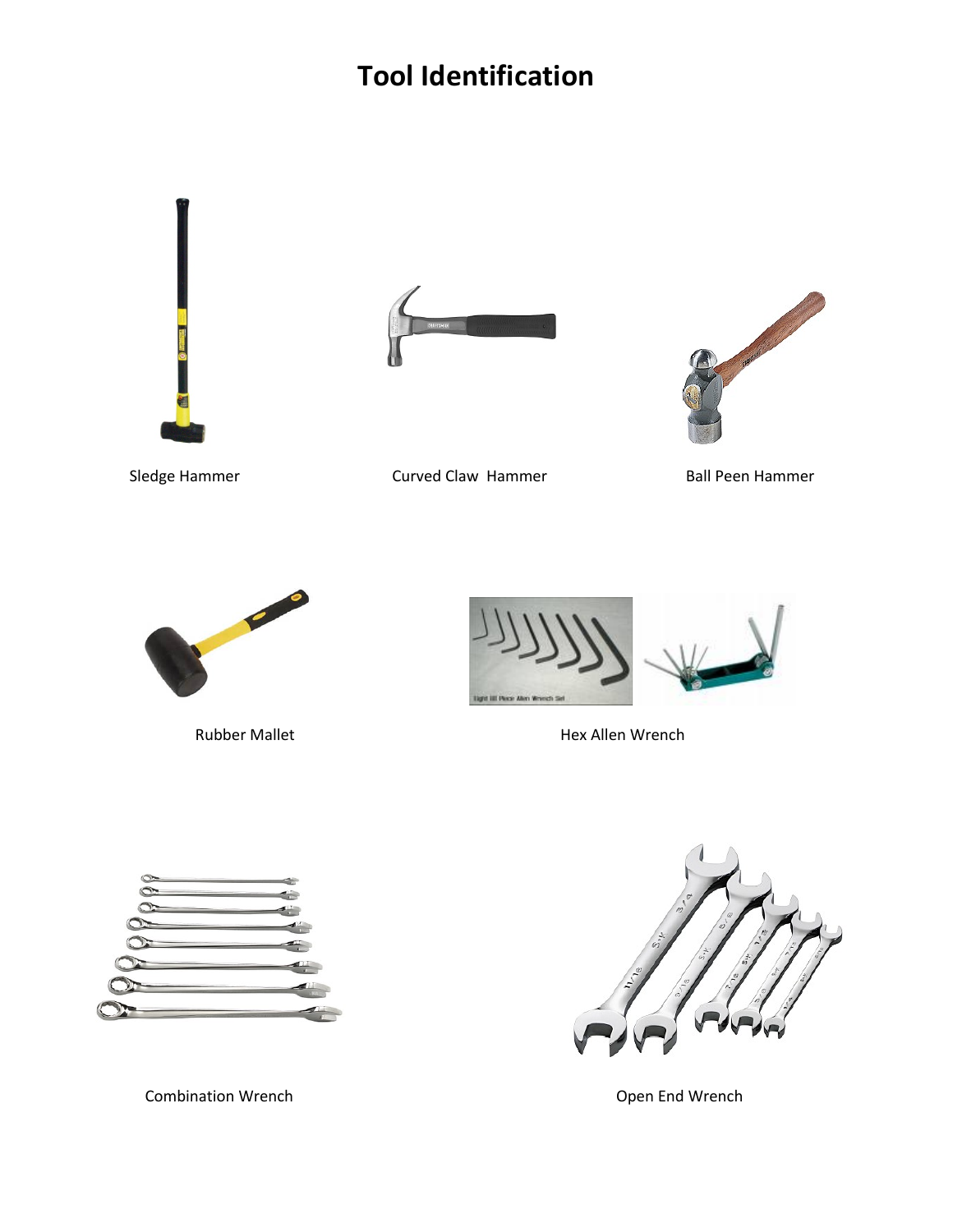



Adjustable Wrench and Box End Wrench Box End Wrench





Socket Ratchet Ratchet Ratchet Pipe Wrench





Diagonal Cut Pliers **Combination Slip Joint Pliers** Combination Slip Joint Pliers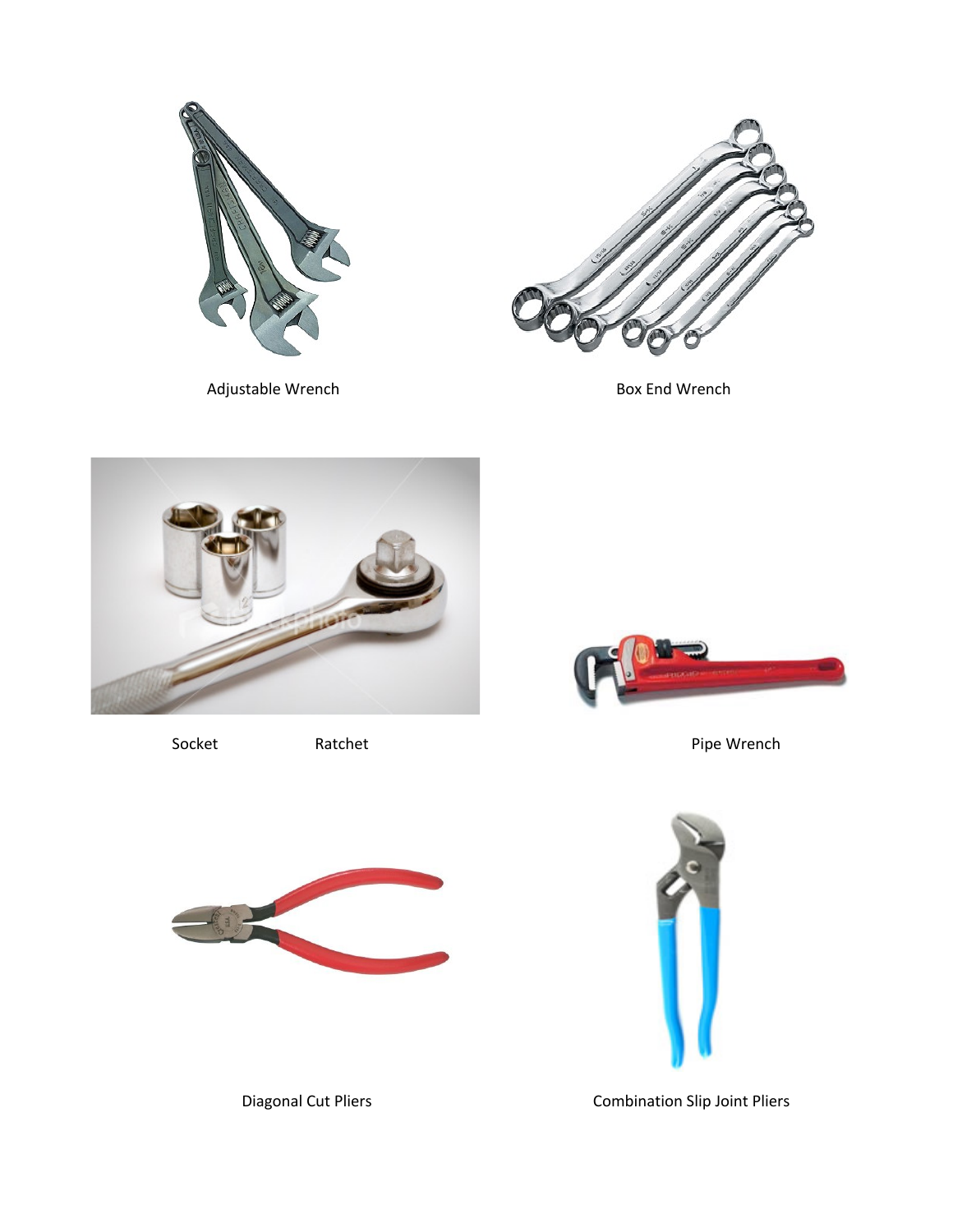



Needle Nose Pliers **Slip Joint Pliers** Slip Joint Pliers





Locking Pliers **Lineman's Pliers** 





Bolt Cutter Tin Snips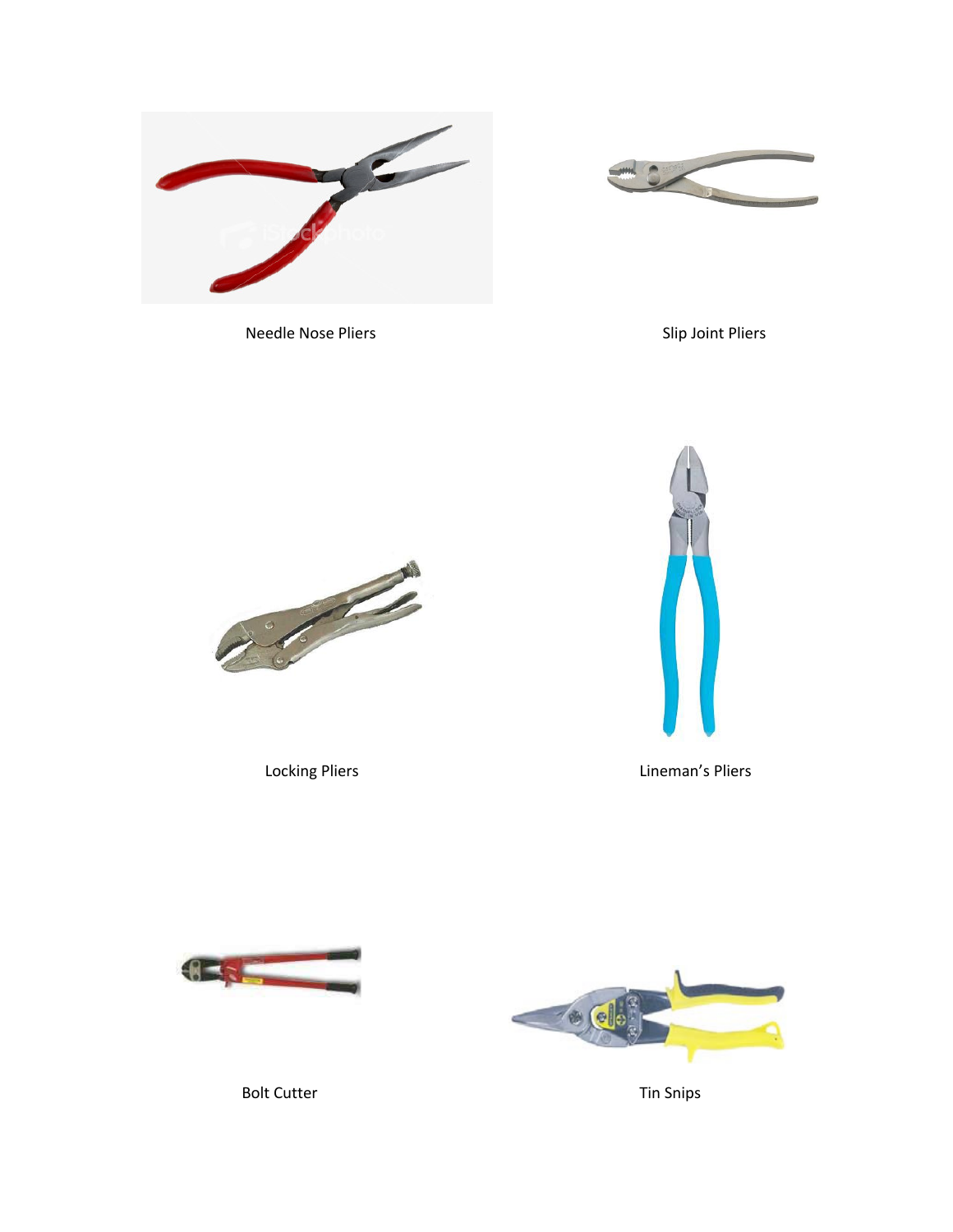







Offset Screwdriver **Phillips Screwdriver** Phillips Screwdriver Flat Blade Screwdriver



Round File Flat File Flat File

<u> 1999 - Andrew Maria Barbara, prima politik (</u>



Half Round File Triangular File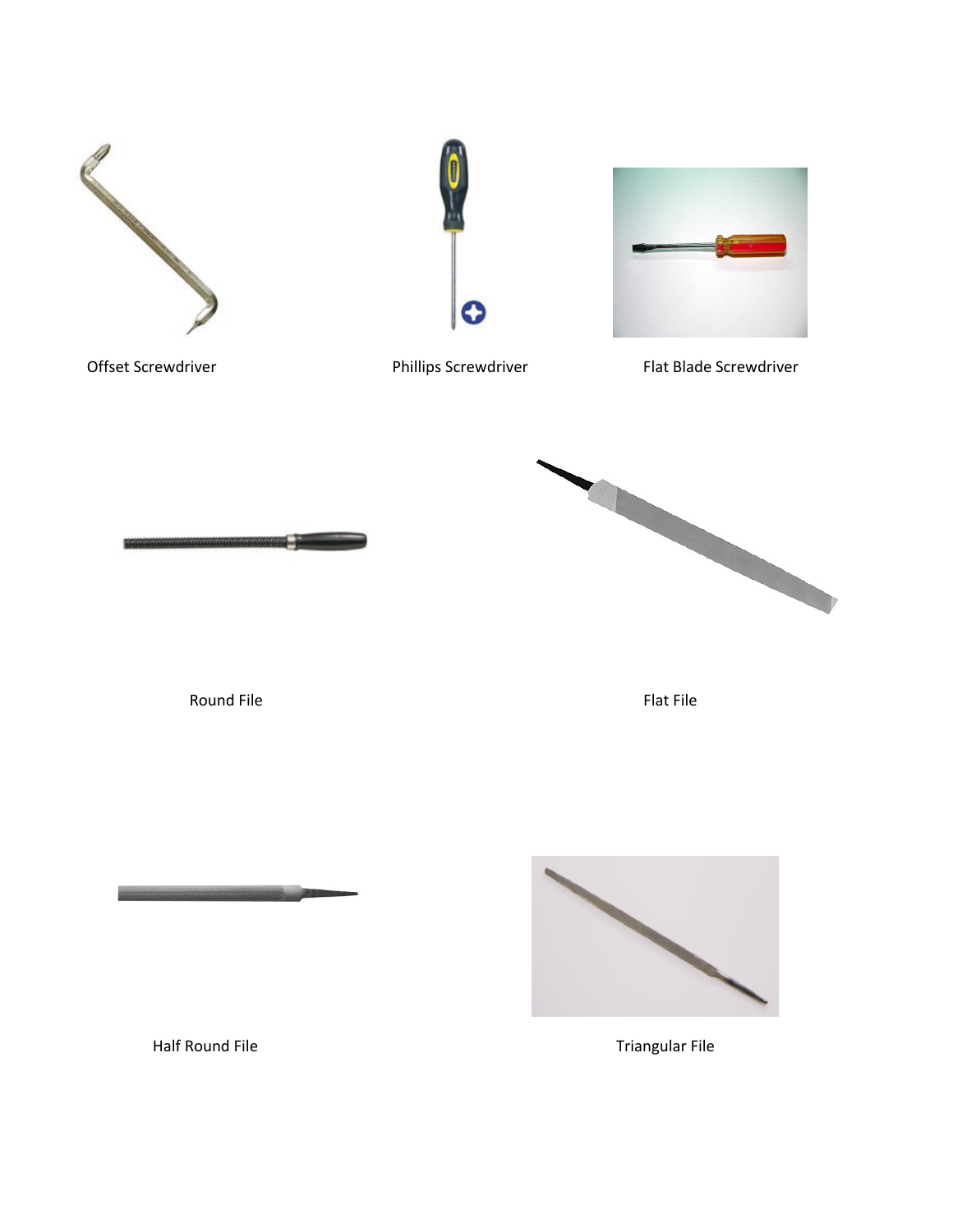





Micrometer **Combination Square** Framing Square



Steel Tape Measure **Feeler Gauge Feeler** Gauge







Inside Caliper **Caliper Calibration Calibration Calibration Calibration Calibration Calibration Calibration Calibration Calibration Calibration Calibration Calibration Calibration Calibration**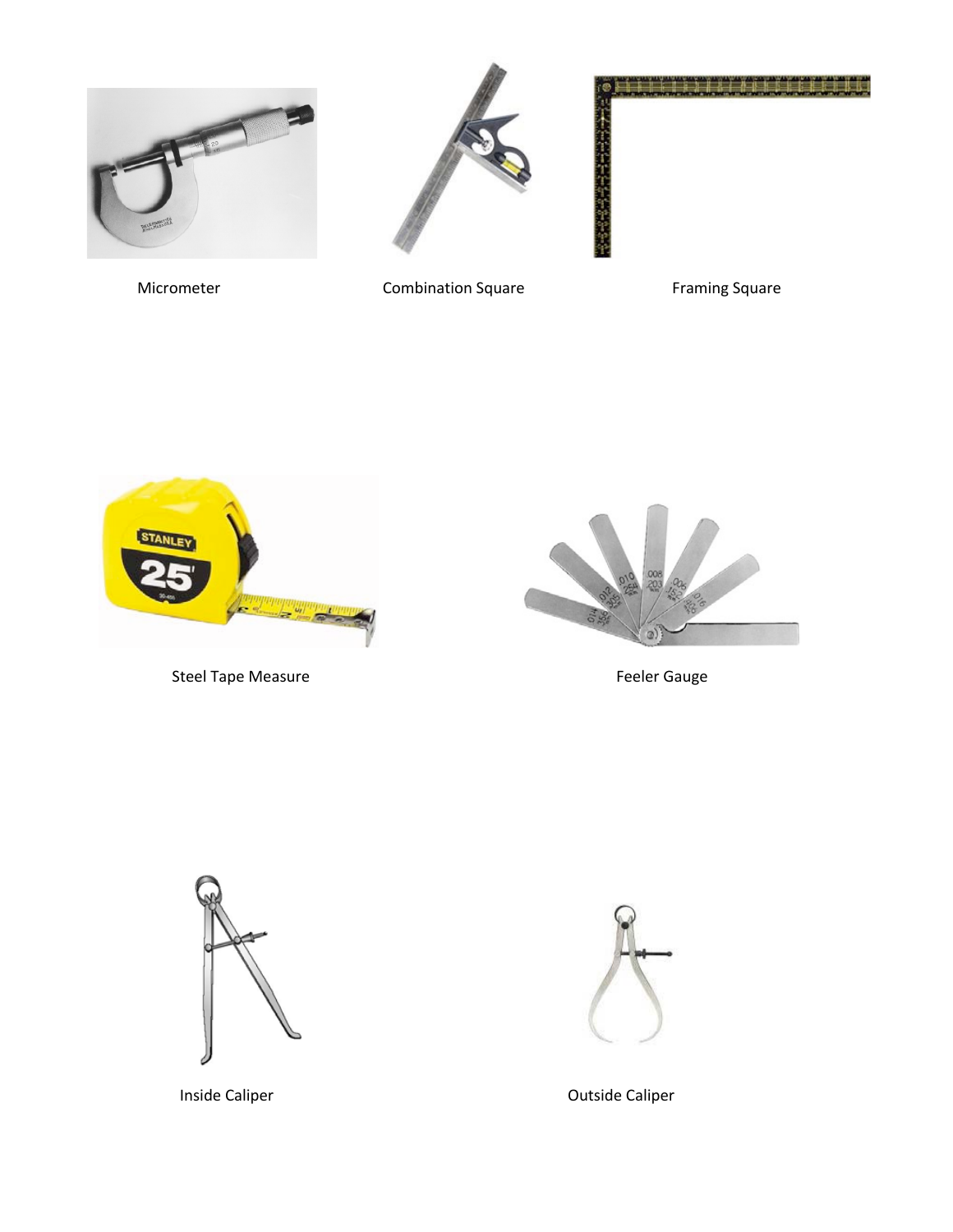



General Utility Vise **Machinist's Vise** Machinist's Vise Wire Brush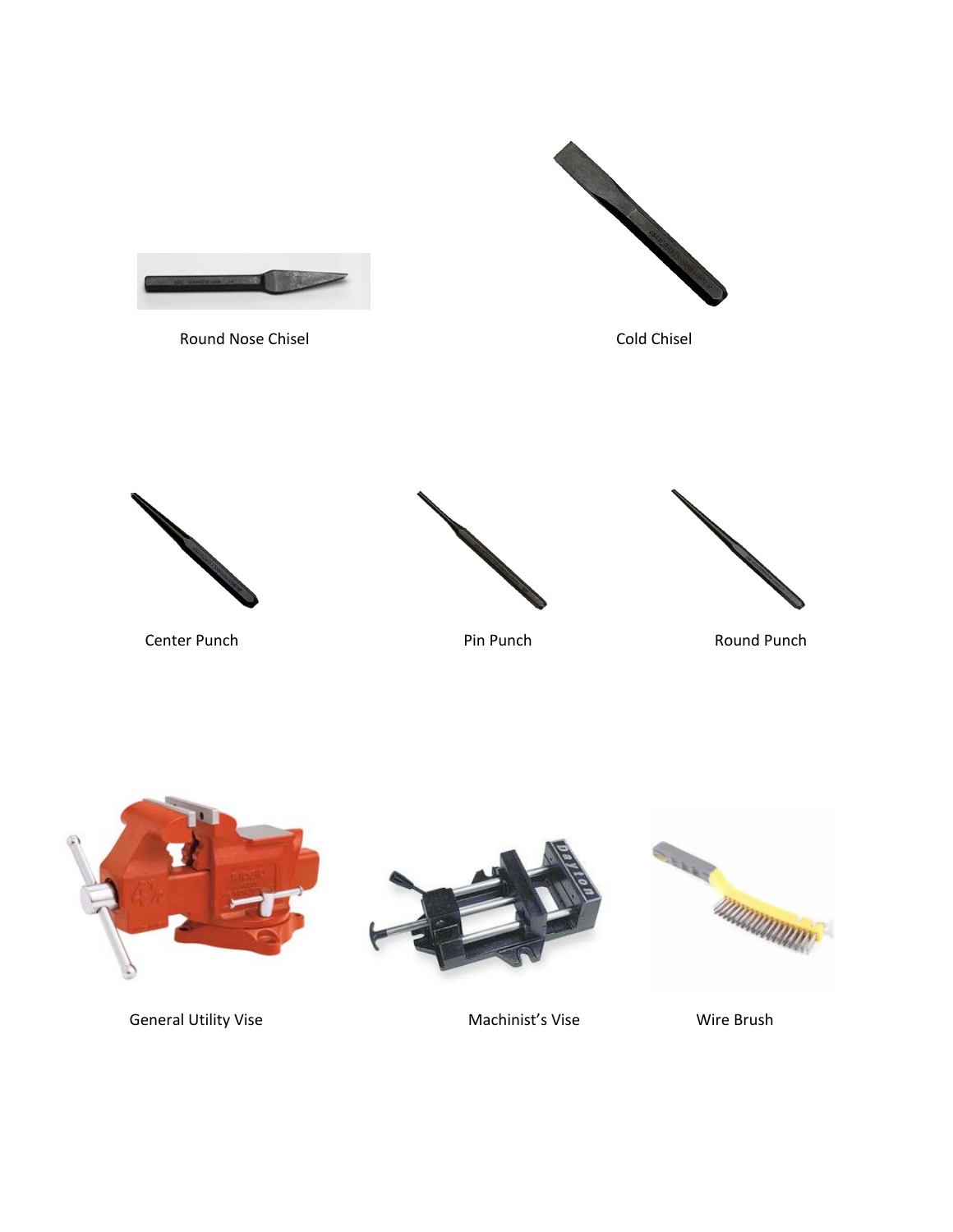





Hacksaw **Power Drill** Power Drill **Communist Power Drill** Bit



Wood Clamp Bar Clamp







C-Clamp Flat Nail Bar Utility Knife

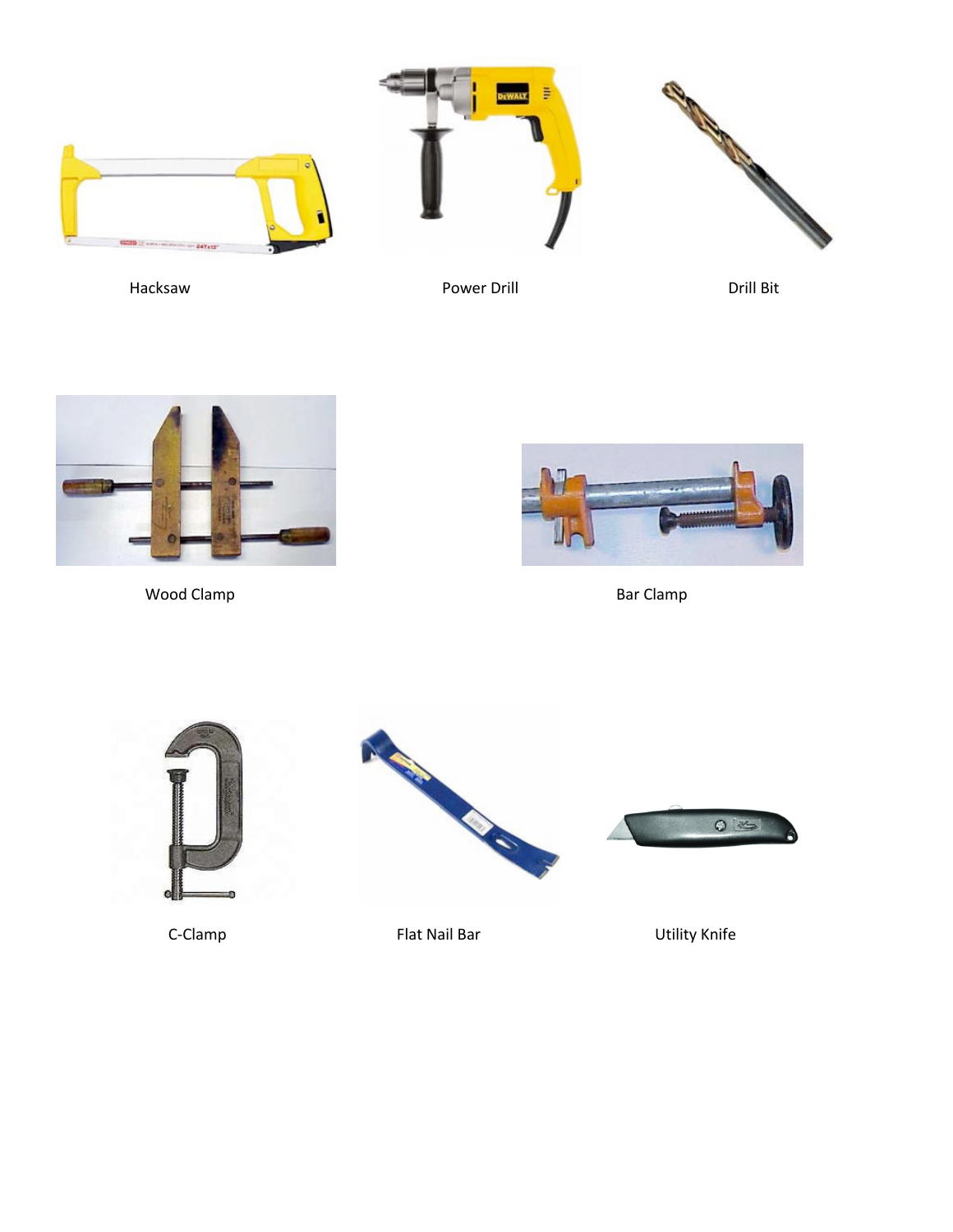#### **TOOL DESCRIPTIONS**

**Open End Wrench**- a wrench with two open ends

**Box End Wrench**- a high torque wrench with two closed ends

**Combination Wrench**- a wrench with both open and closed ends

**Ratchet** - a wrench with ratchet movement, used with a socket

**Allen Wrench**- used to tighten/loosen Allen screws

**Pipe Wrench**- has adjustable jaw that tightens to hold tight when torque is applied to handle

**Combination Slip Joint Pliers**- common household pliers that are adjustable

**Linemen's Pliers**- pliers used to do electrical work

**Diagonal Cutters**- cutters used as side cutters to cut wire

**Needle Nose Pliers**- pliers that come to a point

**Curved Claw Hammer**- hammer used to do construction work

**Sledge Hammer**- a heavy weight hammer with a long handle used for hitting objects

**Ball-Peen Hammer**- a hammer with a round point on one end and a flat head on the other end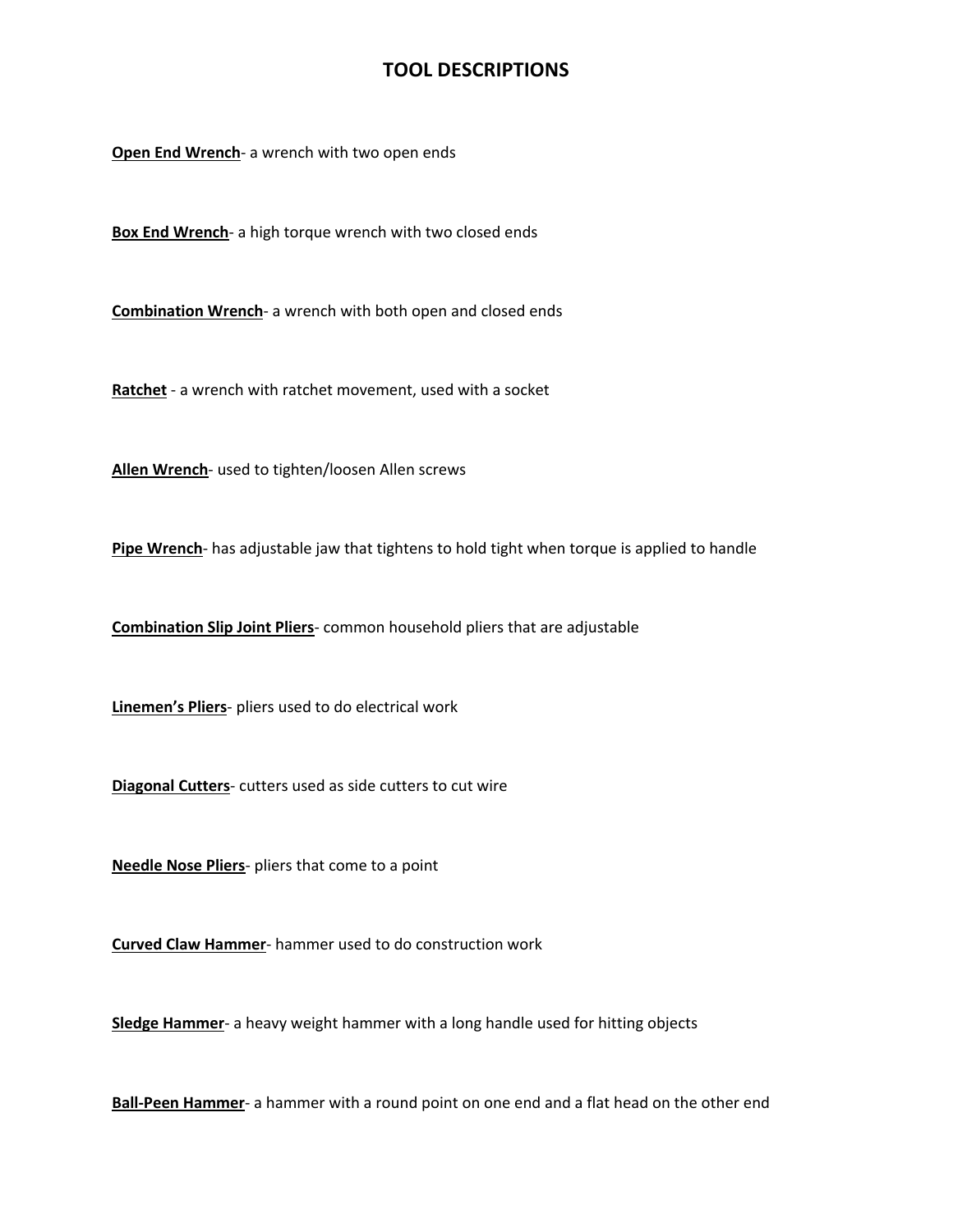**Rubber Mallet**- a light hammer that does not dent objects when struck

**Cold Chisel**- a chisel, which has a flat tip and used to notch and move stuck bolts

**Round Chisel**- a chisel with a round tip

**Flat Blade Screwdriver**- a screwdriver with a flat tip

**Phillips Screwdriver-** a screwdriver that has a head that ridges intersect like an X

**Offset Screwdriver-** a screwdriver with screw heads offset 90 degrees from each other and is used to remove or replace screws in tight areas

**Power Drill**- used with a drill bit to drill holes

**Hacksaw**- saw used to cut metal or plastic

**Bolt Cutters**- used to cut bolts

**Tin Snips**- used to cut thin sheet metal

**Round Punch**- reduces hammer force to a small area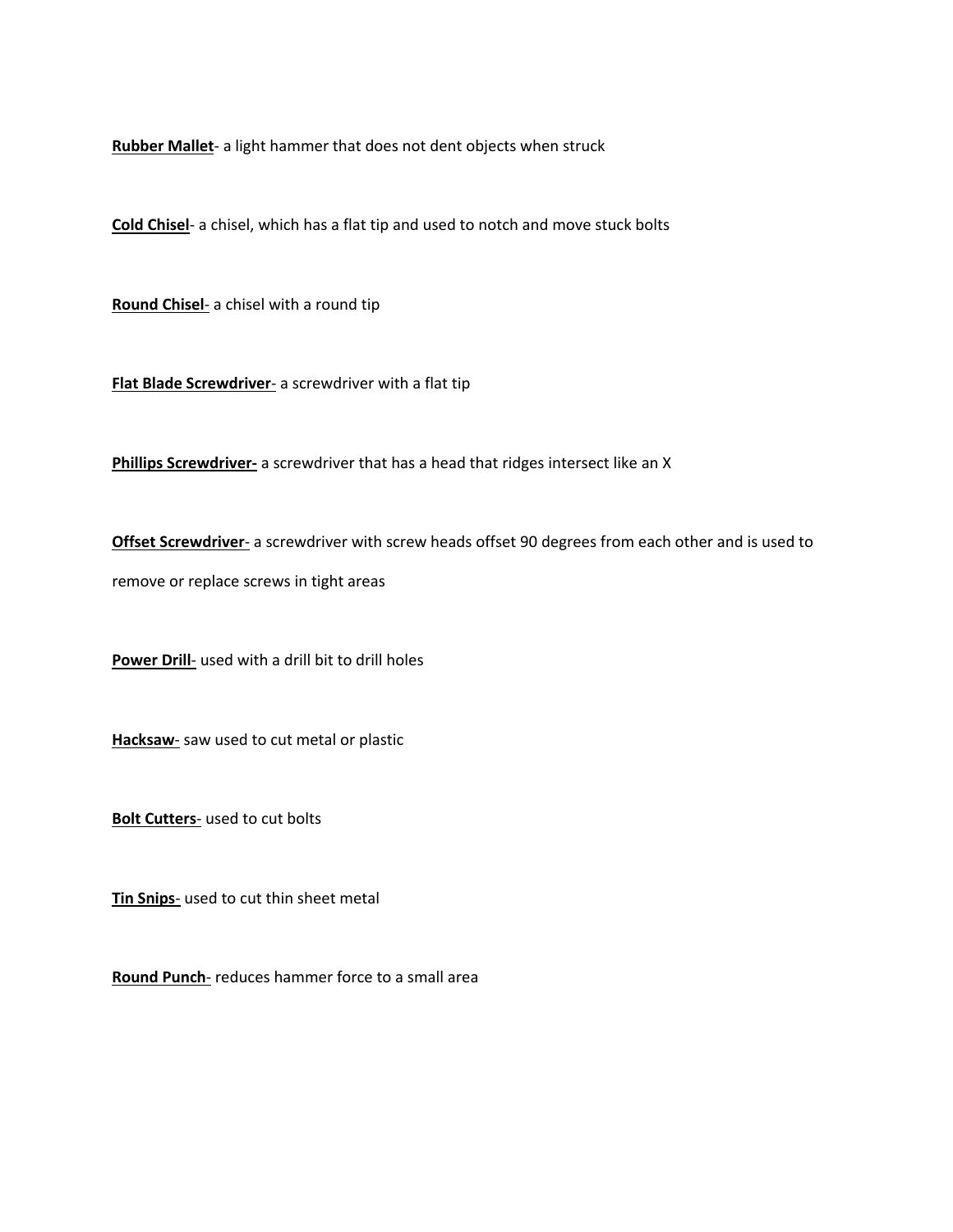**Pin Punch**- used to drive out small objects, cotter keys and key locks

**Center Punch**- used to mark metal or plastic for drilling

**Flat File**- use to sharpen blades

**Half Round File**- used to remove metal burrs from inside large round objects

**Triangular File**- use to remove metal burrs from L shaped objects

**Round File**- used to remove metal burrs from small round objects

**Machinist Vice**- light weight vice for general shop use

**General Utility Vice**- heavy weight vice for heavy shop work

**Outside Caliper**- used to measure outside diameter of an object

**Inside Caliper**- used to measure inside diameter of an object

**Micrometer**- precise measurement device often found in machine shops and used for measuring the outside of objects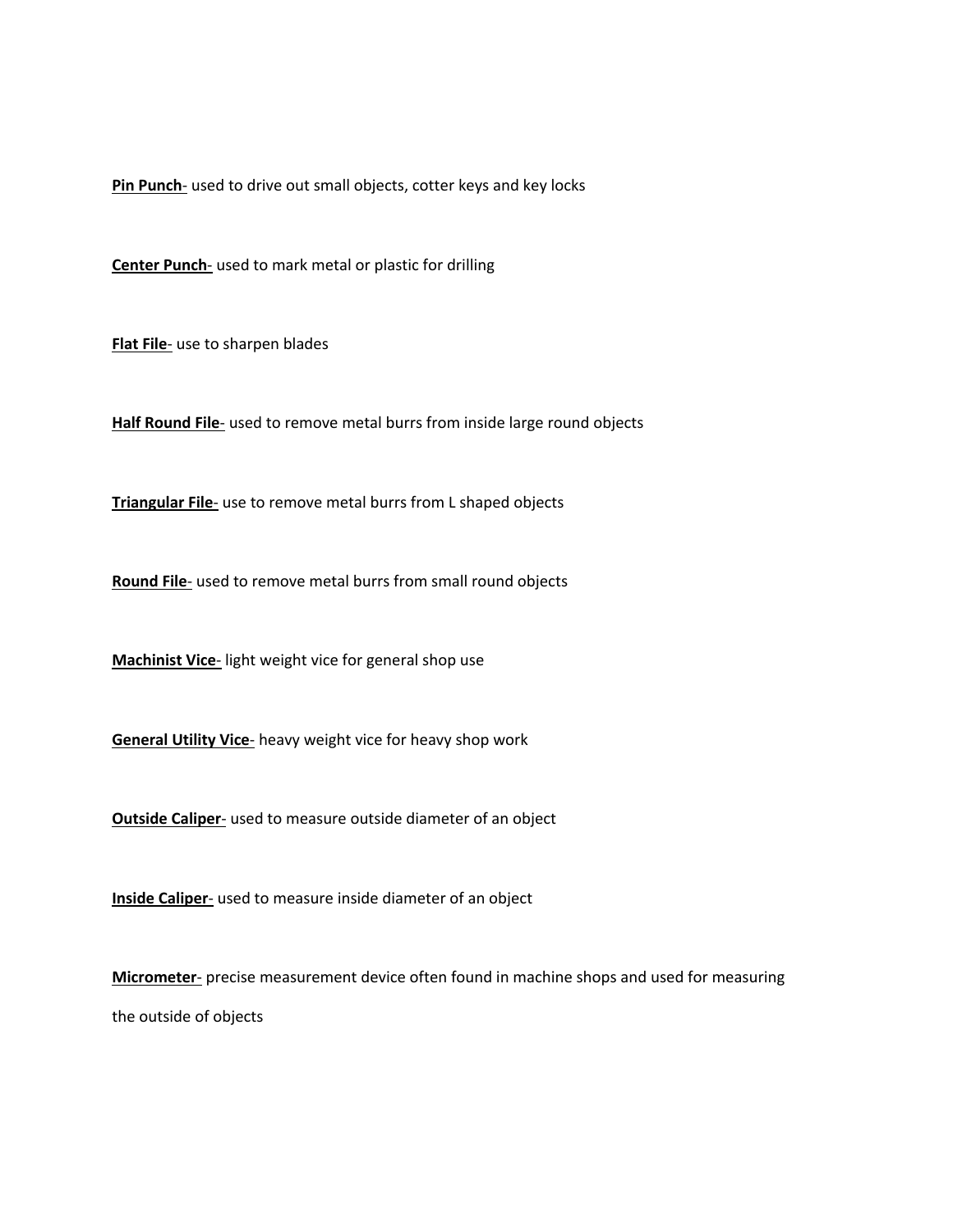**Feeler Gauge**- used for setting air gaps on various objects such as spark plugs

**Metal Framing Square**- measurement device often used in construction for cutting straight lines and 90-degree angles

**Steel Tape Measure**- most frequently used measuring device and measuring tape is coiled inside a small case

**Combination Square**- an adjustable square with grooved 12-inch metal rule

**Wood Clamp**- clamp used to hold pieces of wood in place

**Drill Bit-** detachable cutting tool used to cut circular holes; the cutting end of a drill

**Bar Clamp-** designed for spanning wide work. It has a metal pipe with screw clamps and an adjustable stop mounted on the pipe.

**Locking Pliers-** pliers that can be locked in place

**Adjustable Wrench-** wrench that is adjustable to different sized nuts and bolts

**Socket-** Receptacle used to tighten or loosen hex shaped fasteners to be used with a ratchet or other square-drive device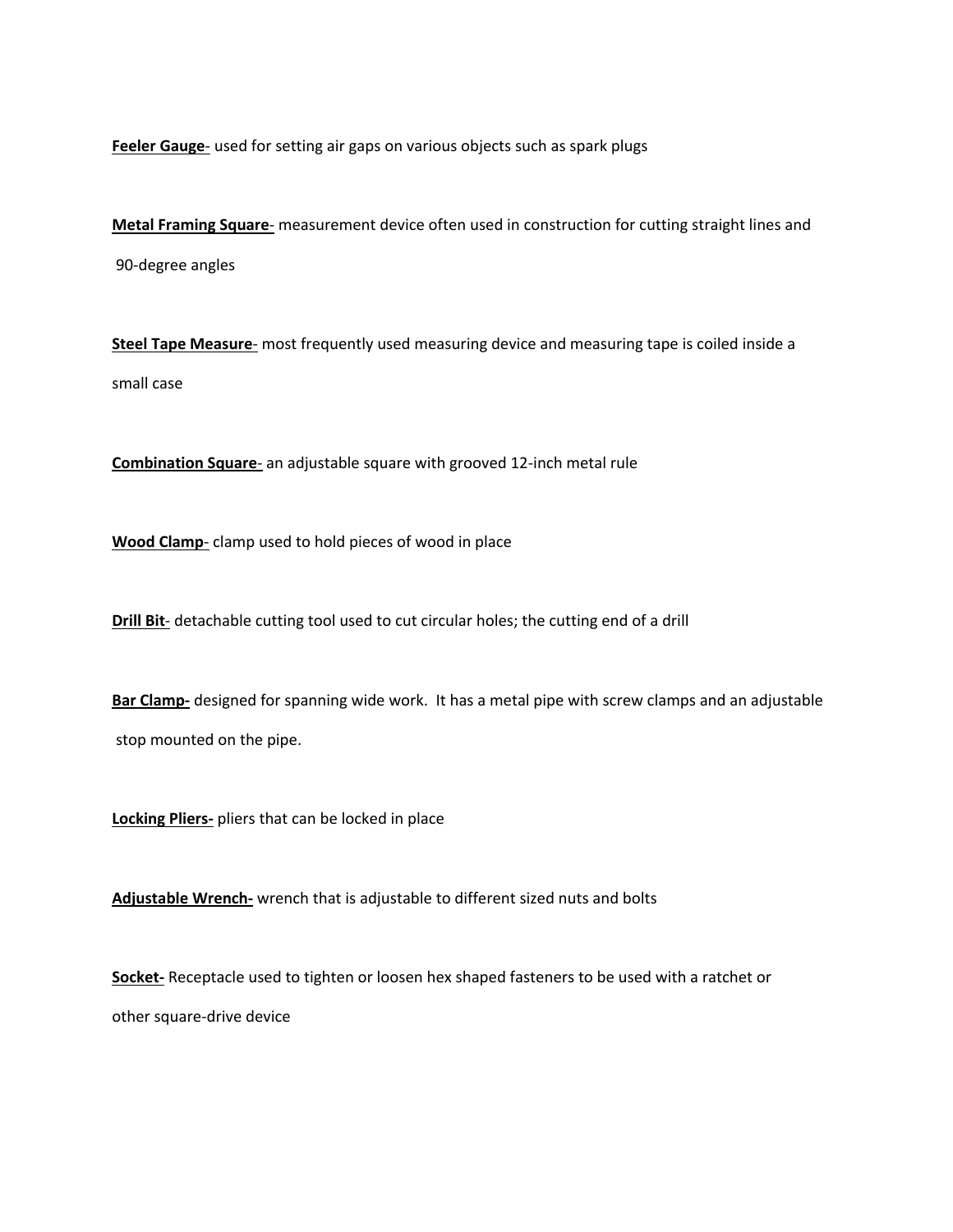**Flat Nail Bar-** A flat hand bar of steel with a slightly bent, wedge-shaped end, which is sometimes forked. Used as a pry or lever.

**Slip-joint Pliers-** Pliers with a joint adjustable to two positions in order to increase the opening of the jaws

**Wire Brush-** Pliers with a joint adjustable to two positions in order to increase the opening of the jaws

**C-Clamp-** The C-clamp is a type of clamp device typically used to hold a wood or metal work piece.

**Utility Knife-** a common tool used in various trades and crafts for a variety of purposes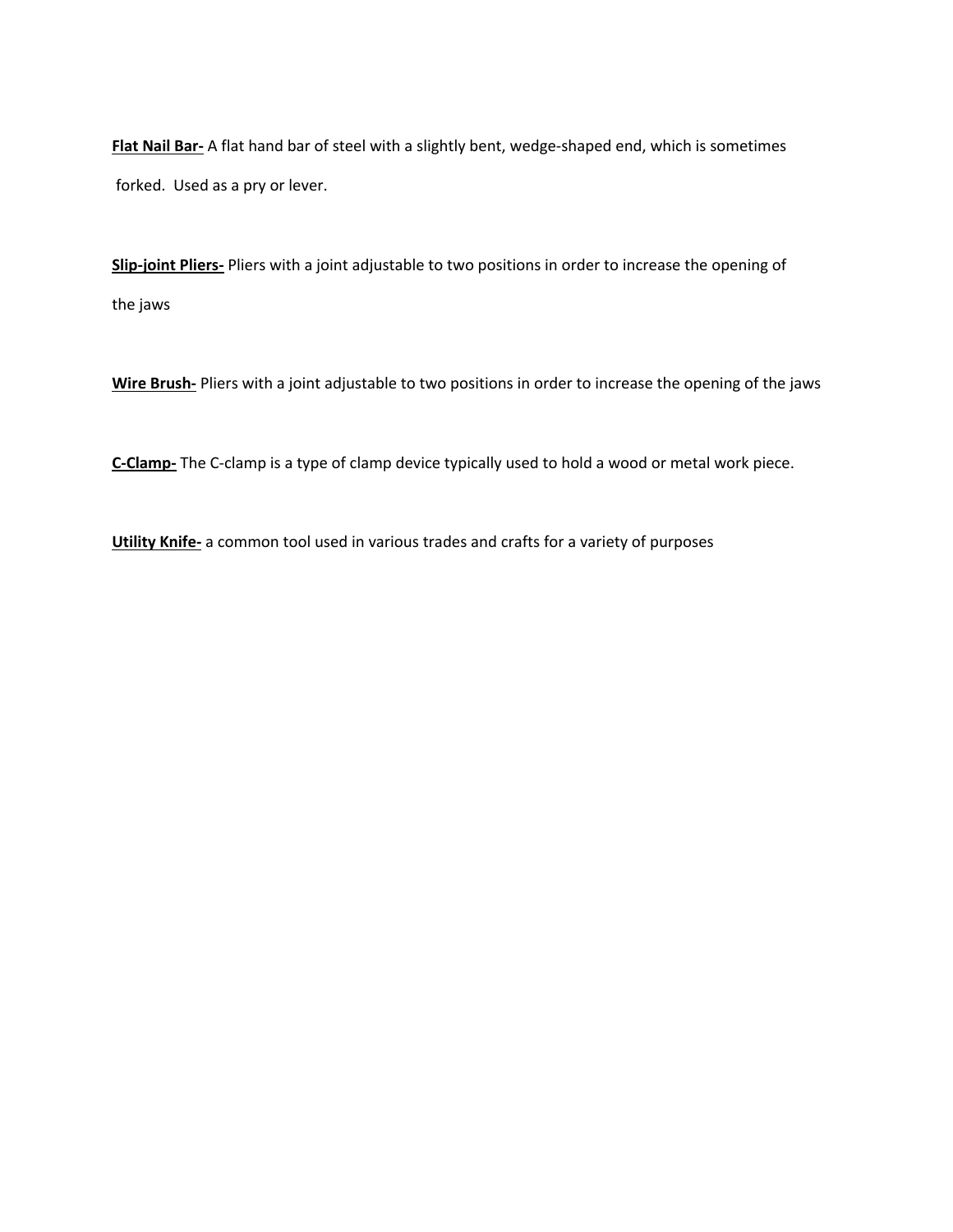## **JOB READINESS**

## **Tool Identification Test**

- 1. A wrench with two open ends.
- a. Box End Wrench
- b. Combination Wrench
- c. Hex Allen Wrench
- d. Open End Wrench
- 2. A high torque wrench with two closed ends.
- a. Box End Wrench
- b. Combination Wrench
- c. Hex Allen Wrench
- d. Open End Wrench
- 3. A wrench with both open and closed ends.
- a. Box End Wrench
- b. Combination Wrench
- c. Hex Allen Wrench
- d. Open End Wrench
- a. A wrench with ratchet movement, used with a socket.
- a. Adjustable Wrench
- b. Hex Allen Wrench
- c. Pipe Wrench
- d. Ratchet Wrench
- b. A tool used to tighten/loosen Allen screws.
- a. Box End Wrench
- b. Combination Wrench
- c. Hex Allen Wrench
- d. Open End Wrench
- c. A tool that has an adjustable jaw that tightens to hold tight when torque is applied to handle.
- a. Adjustable Wrench
- b. Hex Allen Wrench
- c. Pipe Wrench
- d. Ratchet Wrench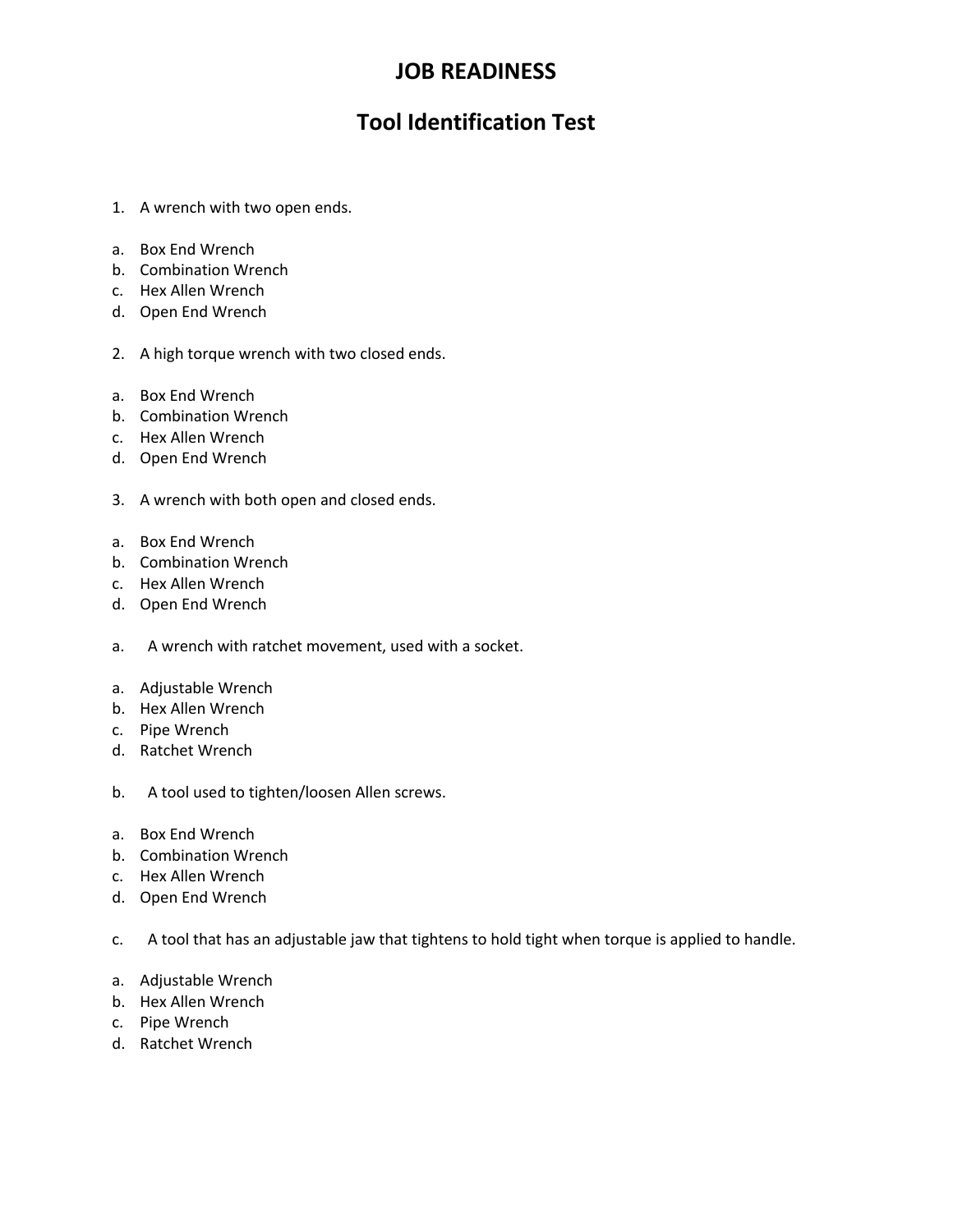- d. Pliers commonly used for turning and holding nuts and bolts, gripping odd shaped objects, and clamping materials.
- a. Diagonal Cut Pliers
- b. Lineman's Pliers
- c. Needle Nose Pliers
- d. Channellocks/Tongue & Groove Pliers
- e. Pliers used to do electrical work.
- a. Diagonal Cut Pliers
- b. Lineman's Pliers
- c. Needle Nose Pliers
- d. Slip Joint Pliers
- f. Cutters used as side cutters to cut wire.
- a. Diagonal Cut Pliers
- b. Lineman's Pliers
- c. Needle Nose Pliers
- d. Slip Joint Pliers
- g. Pliers that come to a point.
- a. Diagonal Cut Pliers
- b. Lineman's Pliers
- c. Needle Nose Pliers
- d. Slip Joint Pliers
- h. A hammer used to do construction work.
- a. Ball Peen Hammer
- b. Curved Claw Hammer
- c. Shop Hammer
- d. Sledge Hammer
- i. A heavy weight hammer with a long handle used for hitting objects.
- a. Ball Peen Hammer
- b. Curved Claw Hammer
- c. Shop Hammer
- d. Sledge Hammer
- j. A hammer with a round point on one end and a flat head on the other end.
- a. Ball Peen Hammer
- b. Curved Claw Hammer
- c. Shop Hammer
- d. Sledge Hammer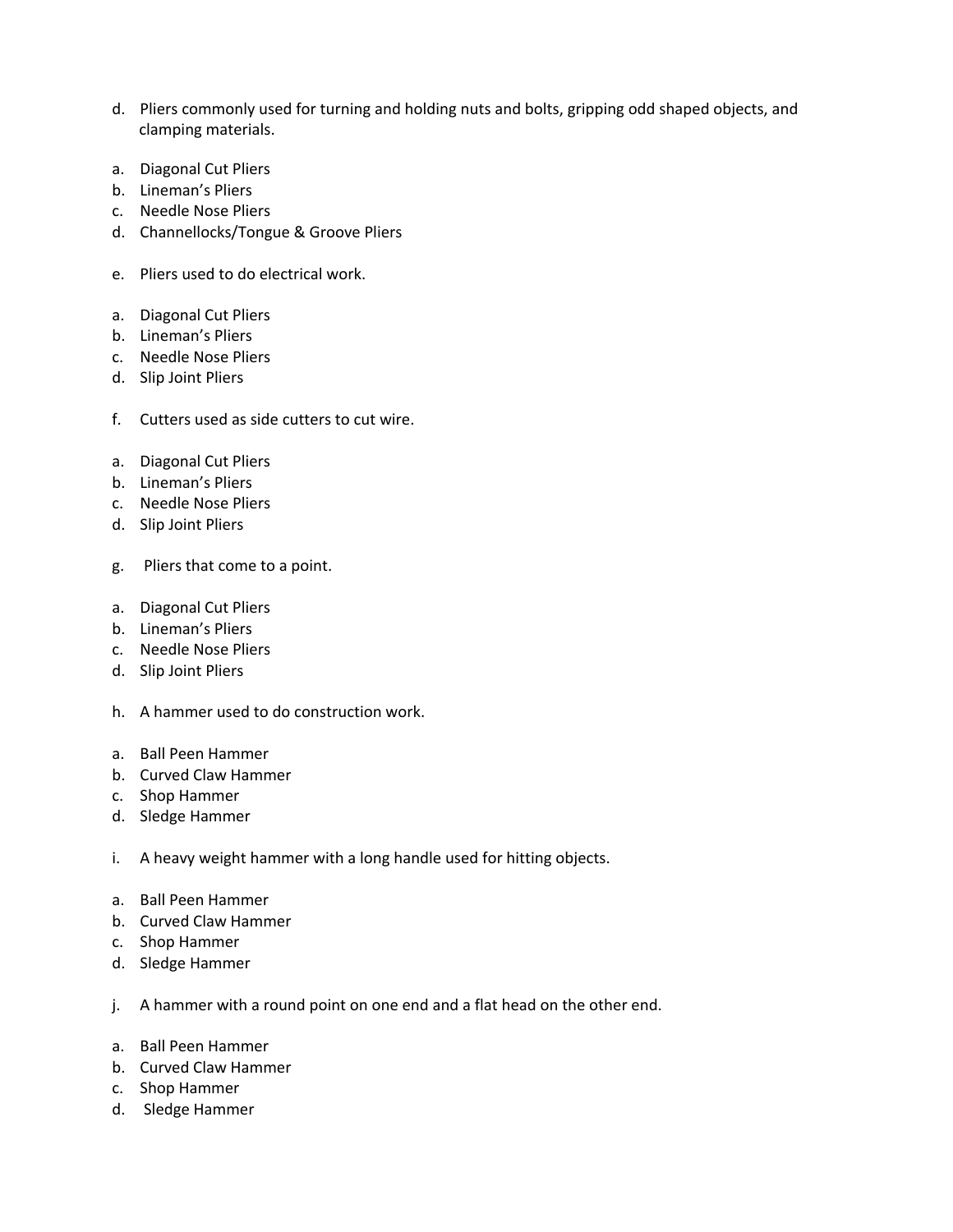k. Clamp for spanning wide work. It has a metal pipe with screw clamps and an adjustable stop mounted on the pipe.

- a. Bar Clamp
- b. Flat Nail Bar
- c. Utility Knife
- d. Wood Clamp

l. A light hammer that does not dent objects when struck.

- a. Ball Peen Hammer
- b. Curved Claw Hammer
- c. Rubber Mallet
- d. Sledge Hammer
- m. A chisel, which has a flat tip used to notch and move stuck bolts.
- a. Cold Chisel
- b. Flat Nail Bar
- c. Round Nose Chisel
- d. Round Punch
- n. A chisel with a round tip.
- a. Cold Chisel
- b. Flat Nail Bar
- c. Round Nose Chisel
- d. Round Punch
- o. Pliers that can be locked in place.
- a. Diagonal Cut Pliers
- b. Locking Pliers
- c. Needle Nose Pliers
- d. Slip Joint Pliers
- p. Wrench that is adjustable to different sized nuts and bolts.
- a. Adjustable Wrench
- b. Hex Allen Wrench
- c. Pipe Wrench
- d. Ratchet Wrench
- q. A screwdriver with a flat tip.
- a. Drill Bit
- b. Flat Blade Screwdriver
- c. Offset Screwdriver
- d. Phillips Screwdriver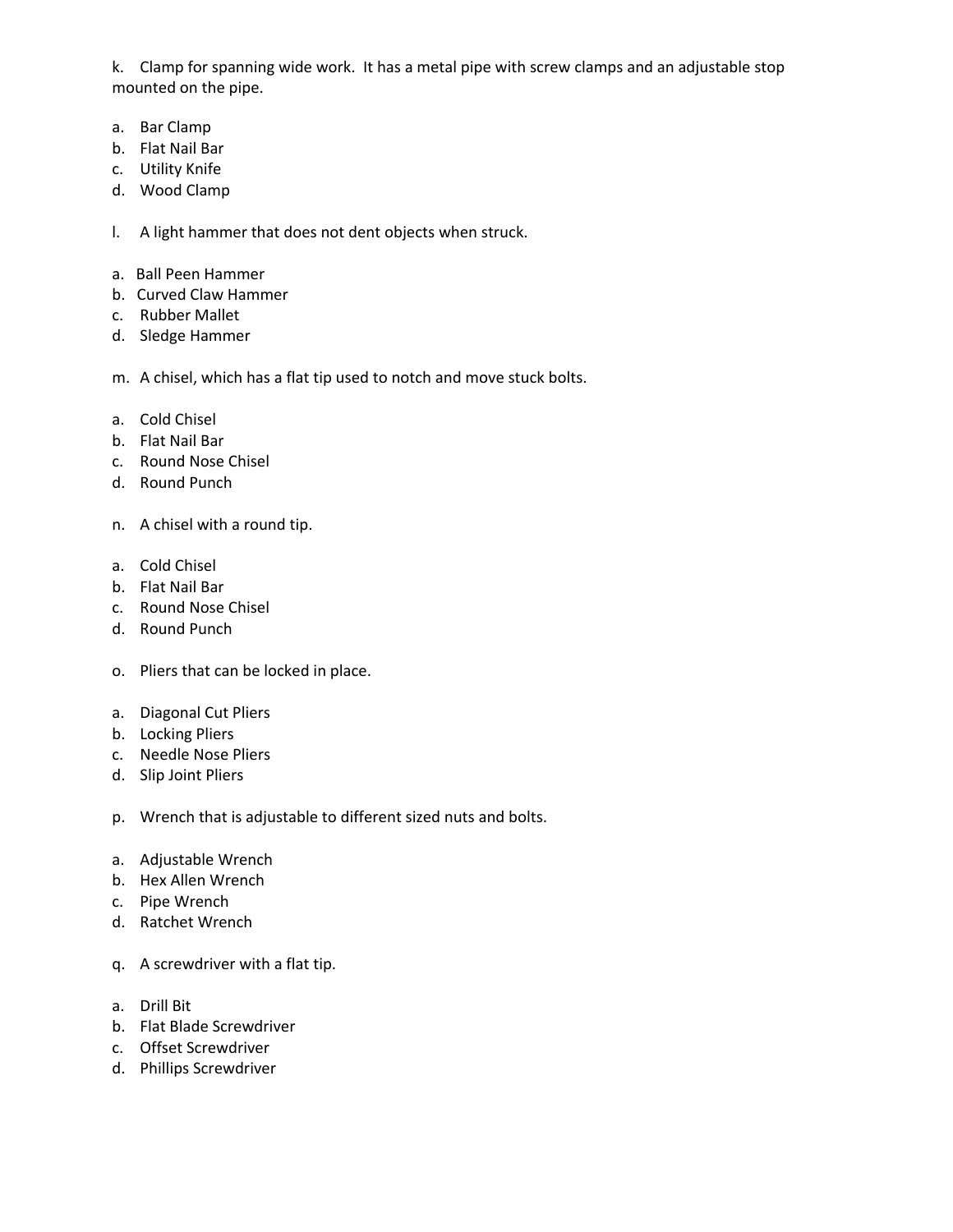- r. A screwdriver that has a head with ridges that intersect like an X.
- a. Drill Bit
- b. Flat Blade Screwdriver
- c. Offset Screwdriver
- d. Phillips Screwdriver
- s. A screwdriver with screw heads offset 90 degrees from each used to remove or replace screws in tight areas.
- a. Drill Bit
- b. Flat Blade Screwdriver
- c. Offset Screwdriver
- d. Phillips Screwdriver
- t. Used with a drill bit to drill holes.
- a. General Utility Vise
- b. Hacksaw
- c. Machinist Vise
- d. Power Drill
- u. A tool used to cut metal or plastic.
- a. General Utility Vise
- b. Hacksaw
- c. Machinist Vise
- d. Power Drill
- v. Used to cut bolts.
- a. Bolt Cutter
- b. Diagonal Cut Pliers
- c. Machinist Vise
- d. Tin Snips
- w. Used to cut thin sheet metal.
- a. Bolt Cutter
- b. Diagonal Cut Pliers
- c. Machinist Vise
- d. Tin Snips
- x. Reduces hammer force to a small area.
- a. Center Punch
- b. Drill Bit
- c. Pin Punch
- d. Round Punch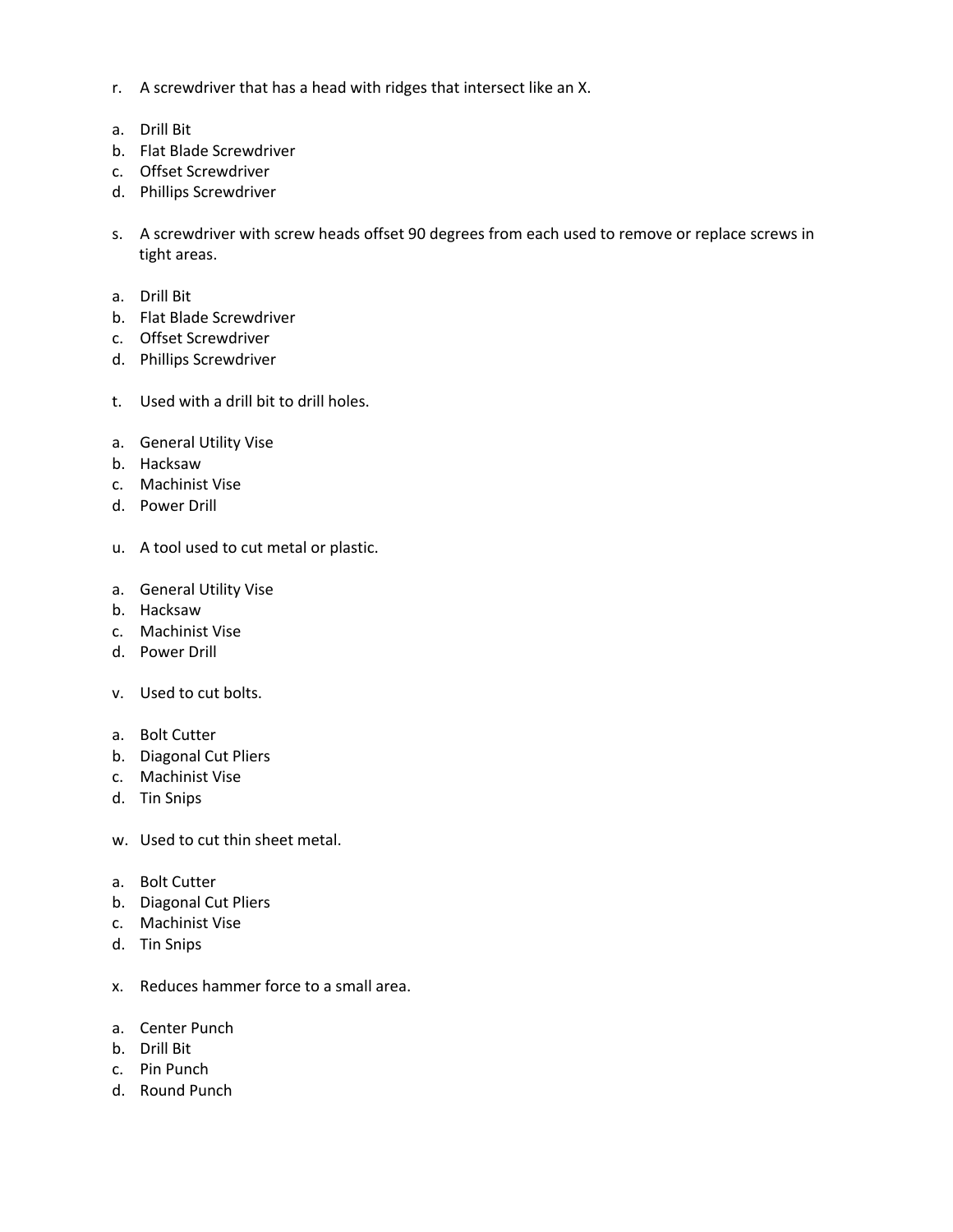- y. Used to drive out small objects, cotter keys, and key locks.
- a. Center Punch
- b. Drill Bit
- c. Pin Punch
- d. Round Punch
- z. Used to mark metal or plastic for drilling.
- a. Center Punch
- b. Drill Bit
- c. Pin Punch
- d. Round Punch
- aa. Used to sharpen blades.
- a. Flat File
- b. Half Round File
- c. Round File
- d. Triangular File

bb. Used to remove metal burrs from inside large round objects.

- a. Flat File
- b. Half Round File
- c. Round File
- d. Triangular File
- cc. Used to remove metal burrs from L shaped objects.
- a. Flat File
- b. Half Round File
- c. Round File
- d. Triangular File

dd. Used to remove metal burrs from inside small round objects.

- a. Flat File
- b. Half Round File
- c. Round File
- d. Triangular File

ee. A lightweight vise for general shop use.

- a. General Utility Vise
- b. Hacksaw
- c. Machinist Vise
- d. Power Drill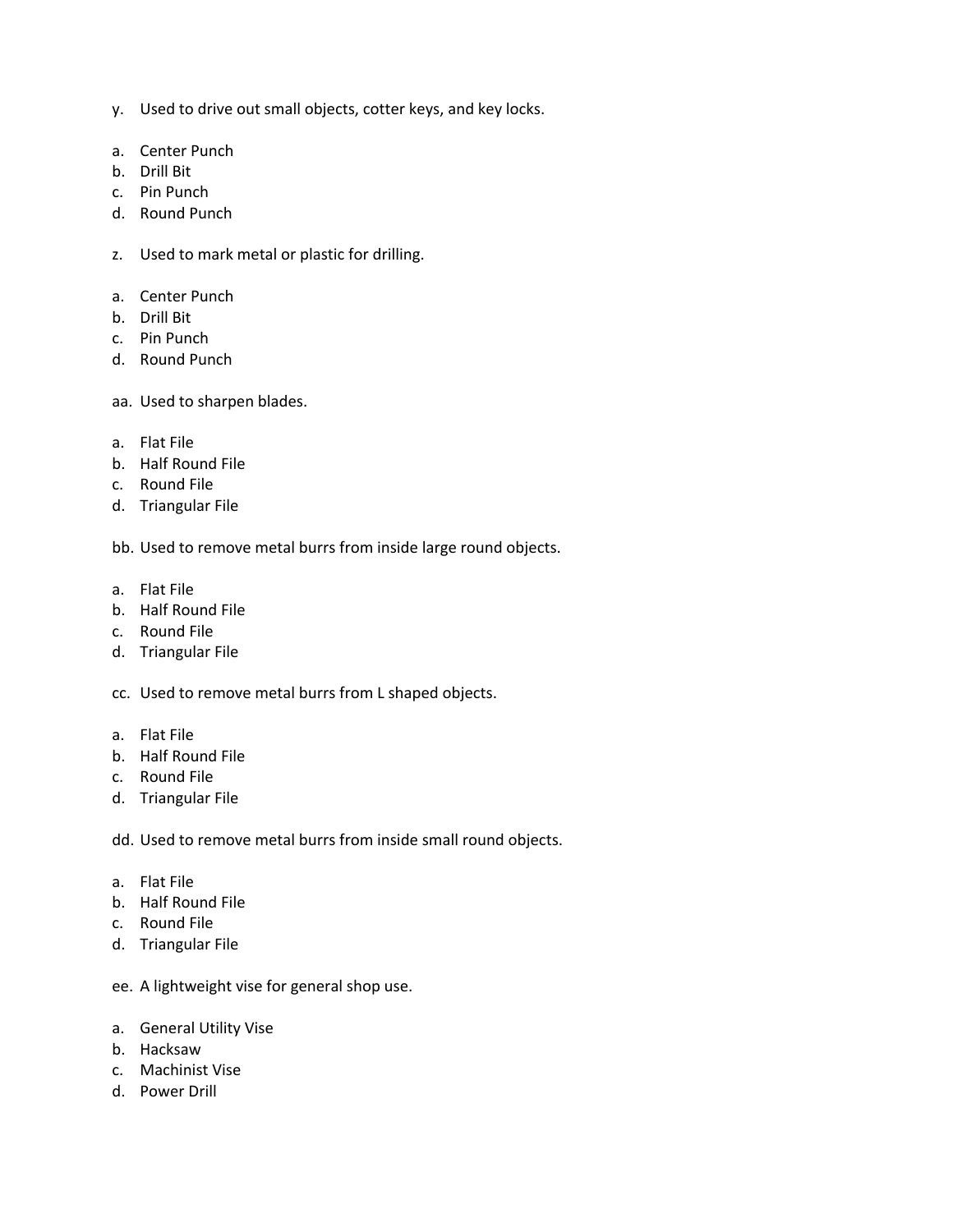- ff. A heavy weight vise for heavy shop work.
- a. General Utility Vise
- b. Hacksaw
- c. Machinist Vise
- d. Power Drill
- gg. Used to measure outside diameter of an object.
- a. Feeler Gauge
- b. Inside Caliper
- c. Outside Caliper
- d. Steel Tape Measure
- hh. Used to measure inside diameter of an object.
- a. Feeler Gauge
- b. Inside Caliper
- c. Outside Caliper
- d. Steel Tape Measure
- ii. Precise measurement device often found in machine shops and used for measuring to 1000<sup>th</sup> of an inch.
- a. Feeler Gauge
- b. Micrometer
- c. Outside Caliper
- d. Steel Tape Measure
- jj. Used for setting air gaps on various objects such as spark plugs.
- a. Feeler Gauge
- b. Micrometer
- c. Outside Caliper
- d. Steel Tape Measure
- kk. Measurement device often used in construction for marking straight lines and 90-degree angles.
- a. Framing Square
- b. Inside Caliper
- c. Outside Caliper
- d. Steel Tape Measure
- ll. Most frequently used measuring device. Measuring tape is coiled inside a small case.
- a. Framing Square
- b. Inside Caliper
- c. Outside Caliper
- d. Steel Tape Measure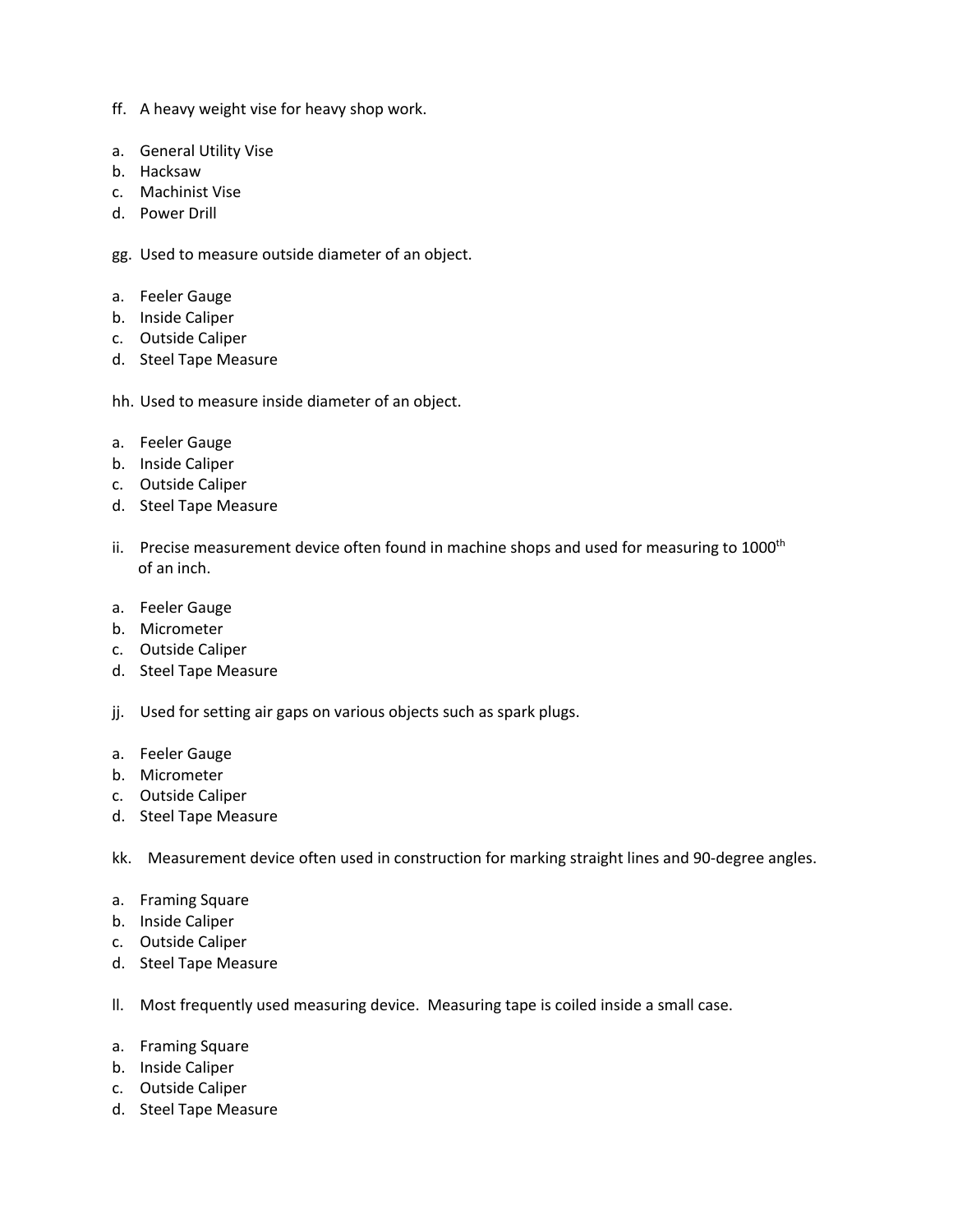mm. An adjustable square with grooved 12-inch metal rule.

- a. Combination Square
- b. Framing Square
- c. Outside Caliper
- d. Steel Tape Measure
- nn. Receptacle used to tighten or loosen hex shaped fasteners to be used with a ratchet or other square-drive device.
- a. Adjustable Wrench
- b. Drill Bit
- c. Pipe Wrench
- d. Socket

oo. A clamp used to hold pieces of wood in place.

- a. Flat Nail Bar
- b. Utility Knife
- c. Wire Brush
- d. Wood Clamp

45. A detachable cutting tool used to cut circular holes; the cutting end of a drill.

- a. Center Punch
- b. Drill Bit
- c. Pin Punch
- d. Round Punch
- 46. A flat hand bar of steel with a slightly bent wedge-shaped end, which is sometimes forked. used as a pry bar or lever.
- a. C-Clamp
- b. Flat Nail Bar
- c. Utility Knife
- d. Wood Clamp

47. Pliers with a joint adjustable to two positions in order to increase the opening of the jaws.

- a. Diagonal Cut Pliers
- b. Lineman's Pliers
- c. Needle Nose Pliers
- d. Slip Joint Pliers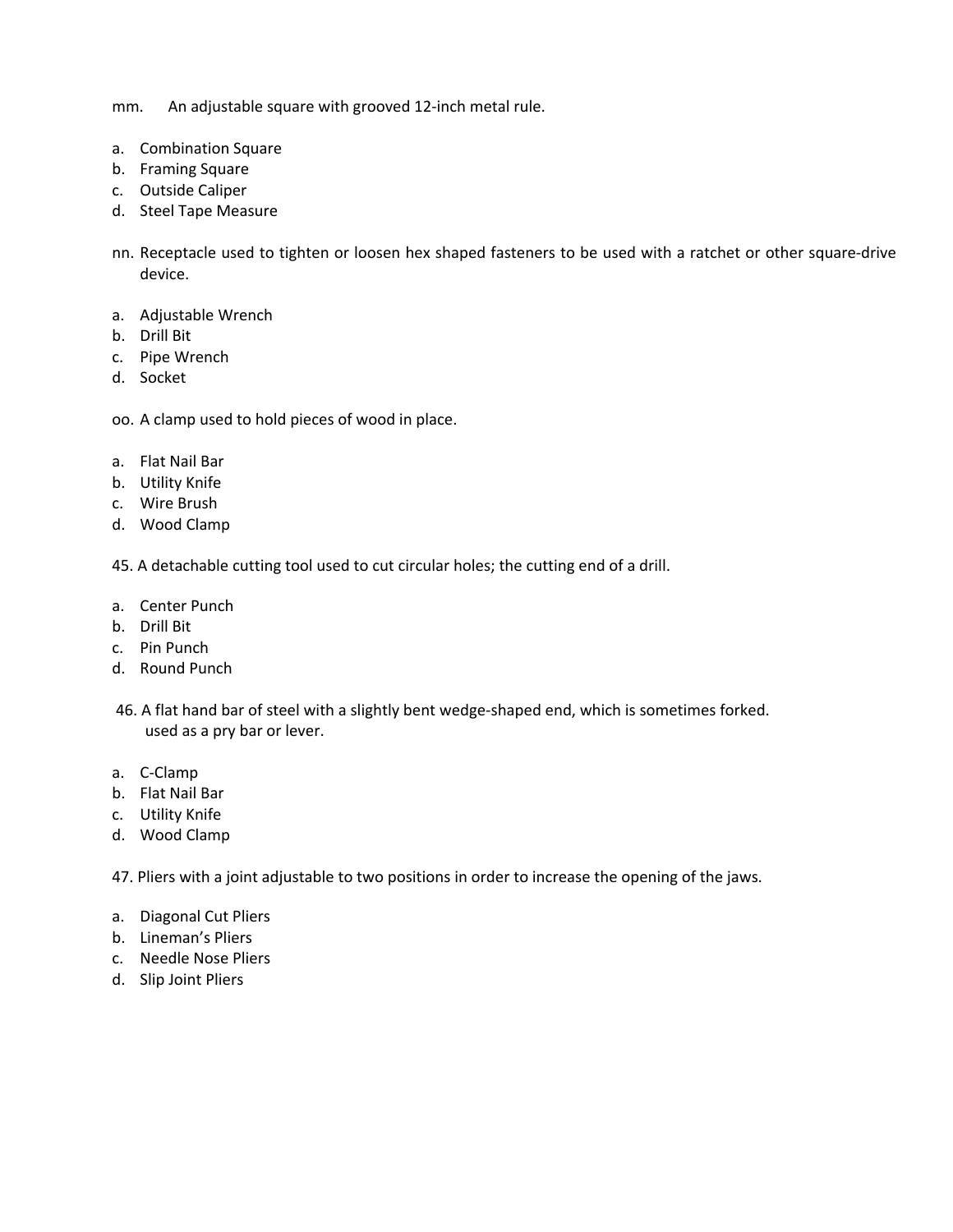- 48. A tool with a wood or plastic handle and steel wire bristles used for cleaning rust and removing paint.
- a. Flat Nail Bar
- b. Utility Knife
- c. Wire Brush
- d. Wood Clamp

49. C-shaped clamping device typically used to hold a wood or metal work piece.

- a. C-Clamp
- b. Flat Nail Bar
- c. Utility Knife
- d. Wood Clamp

50. A cutting tool used in various trades and crafts for a variety of purposes.

- a. Flat Nail Bar
- b. Utility Knife
- c. Wire Brush
- d. Wood Clamp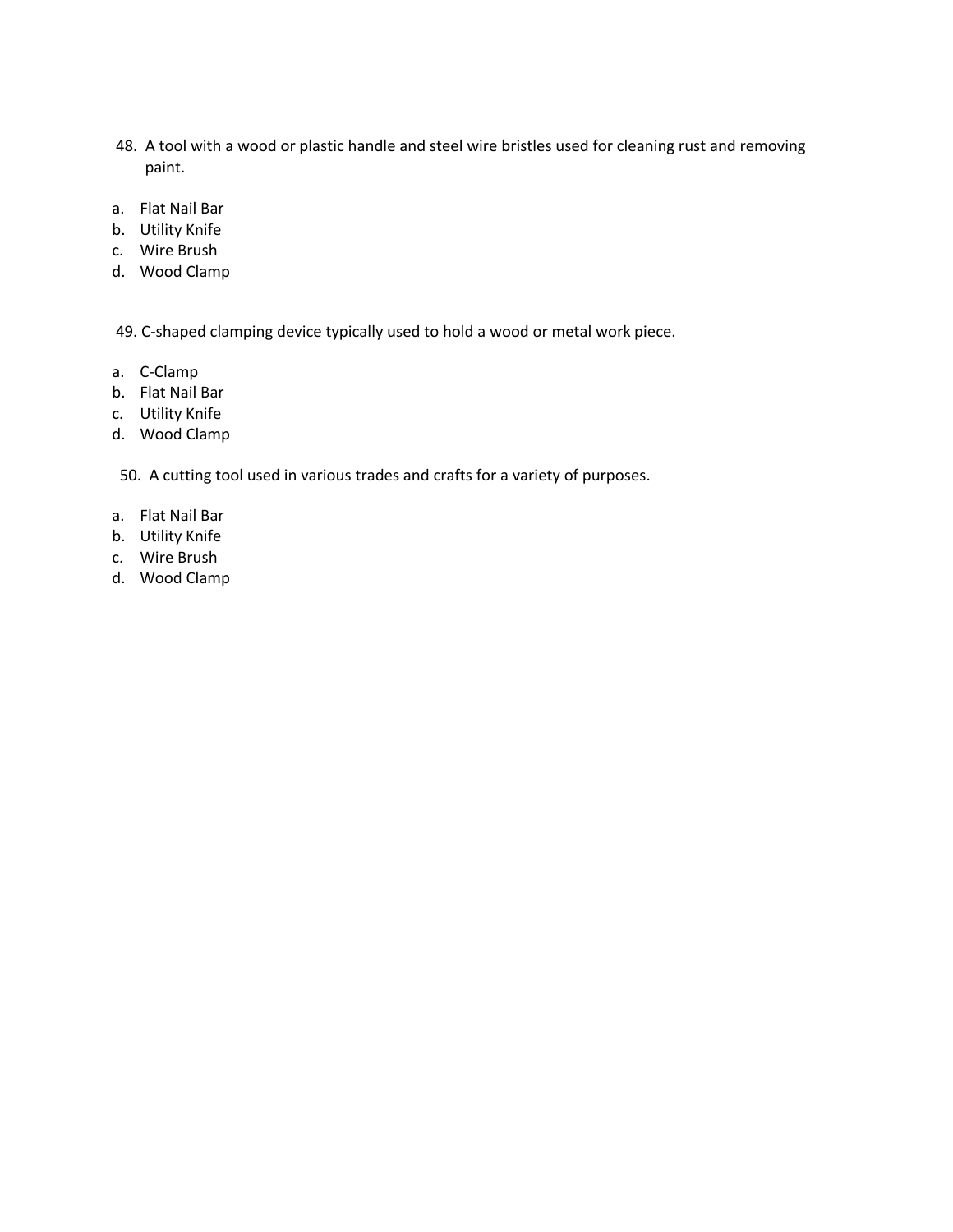## **JOB READINESS**

## **Tool Identification Test**

- 1. A wrench with two open ends.
	- a. Box End Wrench
	- b. Combination Wrench
	- c. Hex Allen Wrench
	- d. Open End Wrench

2. A high torque wrench with two closed ends.

#### a. Box End Wrench

- b. Combination Wrench
- c. Hex Allen Wrench
- d. Open End Wrench

3. A wrench with both open and closed ends.

- a. Box End Wrench
- b. Combination Wrench
- c. Hex Allen Wrench
- d. Open End Wrench

4. A wrench with ratchet movement, used with a socket.

- a. Adjustable Wrench
- b. Hex Allen Wrench
- c. Pipe Wrench
- d. Ratchet Wrench

5. A tool used to tighten/loosen Allen screws.

- a. Box End Wrench
- b. Combination Wrench
- c. Hex Allen Wrench
- d. Open End Wrench

6. A tool that has an adjustable jaw that tightens to hold tight when torque is applied to handle.

- a. Adjustable Wrench
- b. Hex Allen Wrench
- c. Pipe Wrench
- d. Ratchet Wrench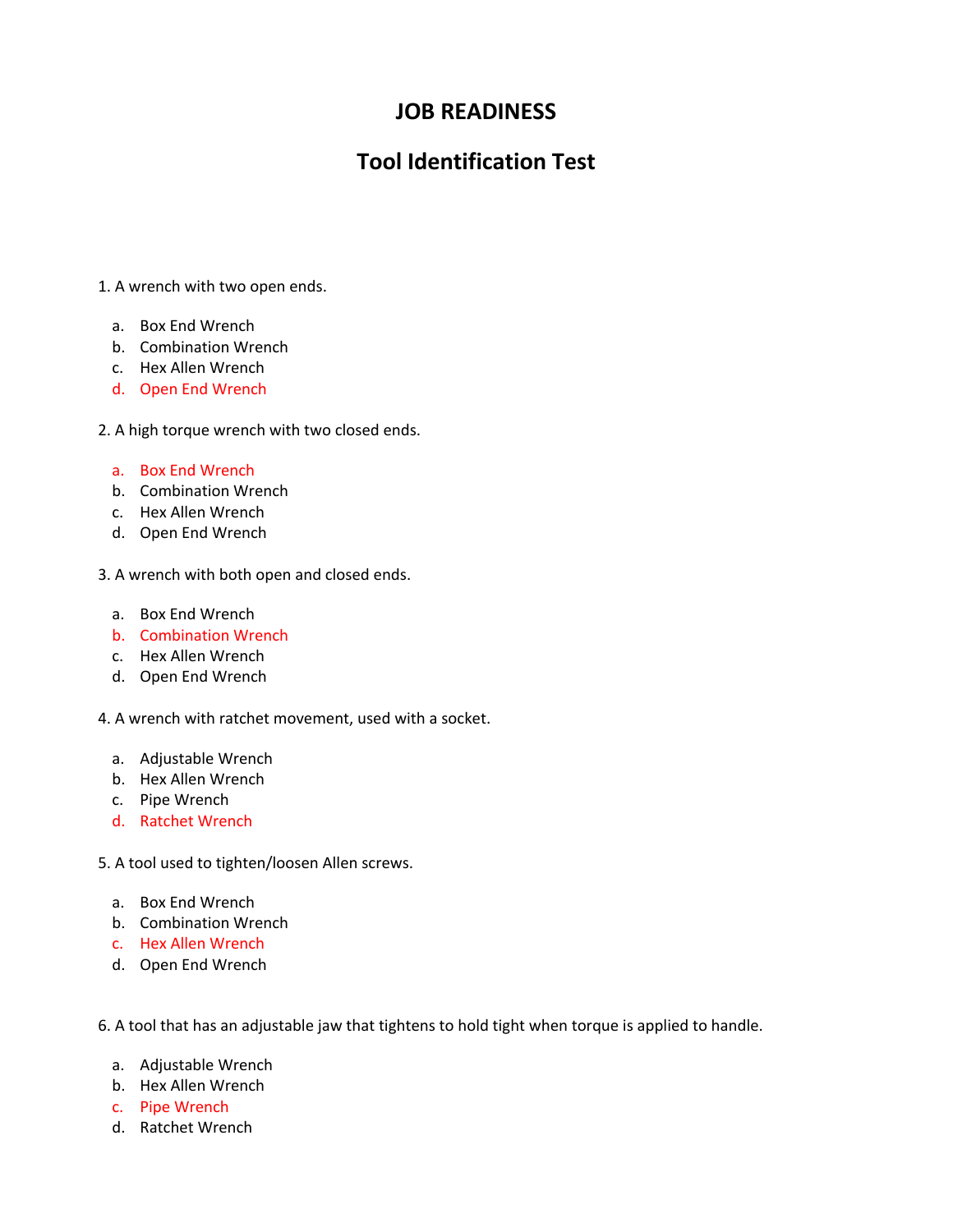- 7. Pliers commonly used for turning and holding nuts and bolts, gripping odd shaped objects, and clamping materials.
	- a. Diagonal Cut Pliers
	- b. Lineman's Pliers
	- c. Needle Nose Pliers
	- d. Channellocks/Tongue & Groove Pliers

8. Pliers used to do electrical work.

- a. Diagonal Cut Pliers
- b. Lineman's Pliers
- c. Needle Nose Pliers
- d. Slip Joint Pliers
- 9. Cutters used as side cutters to cut wire.
	- a. Diagonal Cut Pliers
	- b. Lineman's Pliers
	- c. Needle Nose Pliers
	- d. Slip Joint Pliers

10. Pliers that come to a point.

- a. Diagonal Cut Pliers
- b. Lineman's Pliers
- c. Needle Nose Pliers
- d. Slip Joint Pliers
- 11. A hammer used to do construction work.
	- a. Ball Peen Hammer
	- b. Curved Claw Hammer
	- c. Shop Hammer
	- d. Sledge Hammer

12. A heavy weight hammer with a long handle used for hitting objects.

- a. Ball Peen Hammer
- b. Curved Claw Hammer
- c. Shop Hammer
- d. Sledge Hammer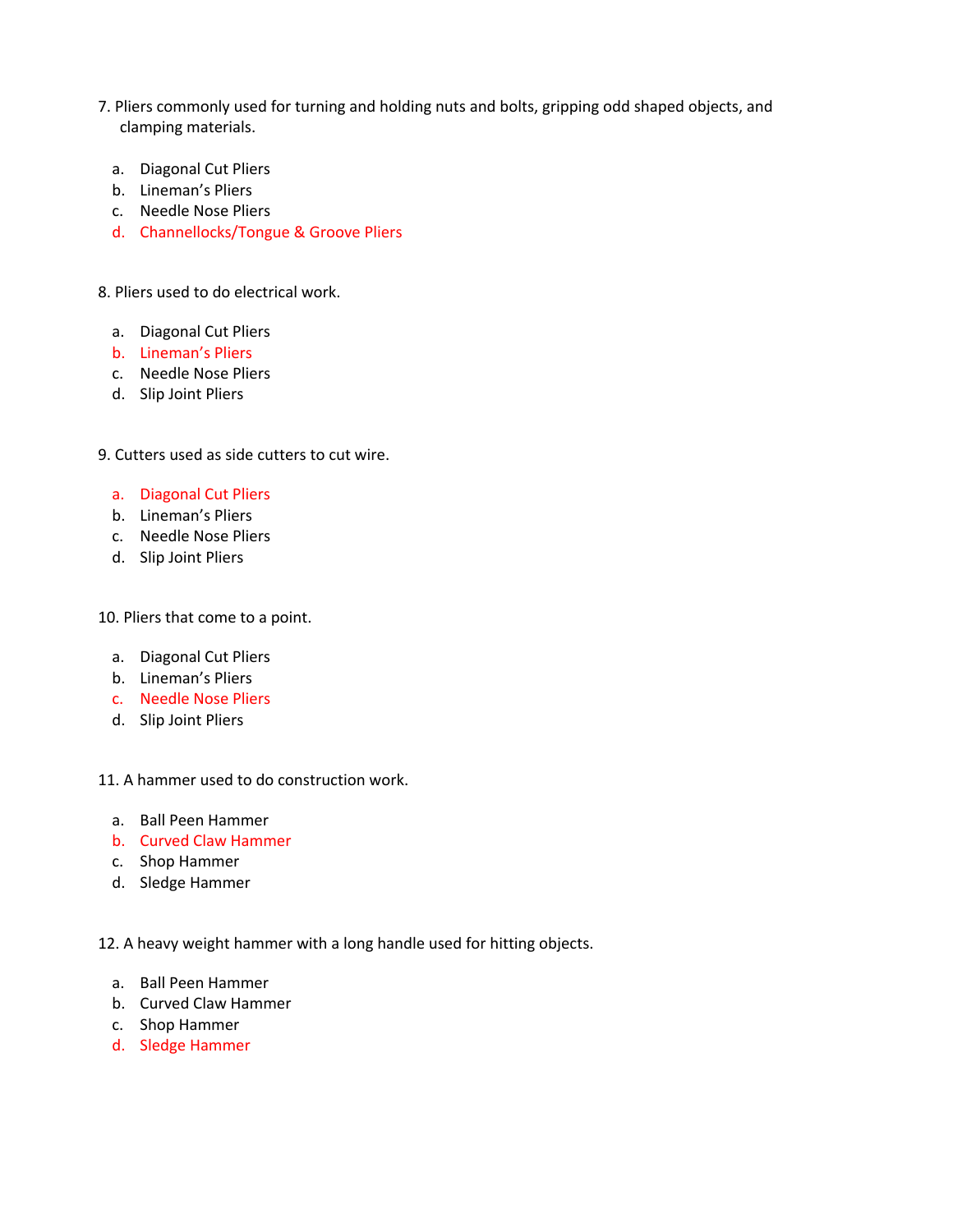13. A hammer with a round point on one end and a flat head on the other end.

- a. Ball Peen Hammer
- b. Curved Claw Hammer
- c. Shop Hammer
- d. Sledge Hammer

14. Clamp for spanning wide work. It has a metal pipe with screw clamps and an adjustable stop mounted on the pipe.

- a. Bar Clamp
- b. Flat Nail Bar
- c. Utility Knife
- d. Wood Clamp
- 15. A light hammer that does not dent objects when struck.
	- a. Ball Peen Hammer
	- b. Curved Claw Hammer
	- c. Rubber Mallet
	- d. Sledge Hammer

16. A chisel, which has a flat tip used to notch and move stuck bolts.

#### a. Cold Chisel

- b. Flat Nail Bar
- c. Round Nose Chisel
- d. Round Punch

17. A chisel with a round tip.

- a. Cold Chisel
- b. Flat Nail Bar
- c. Round Nose Chisel
- d. Round Punch
- 18. Pliers that can be locked in place.
- a. Diagonal Cut Pliers
- b. Locking Pliers
- c. Needle Nose Pliers
- d. Slip Joint Pliers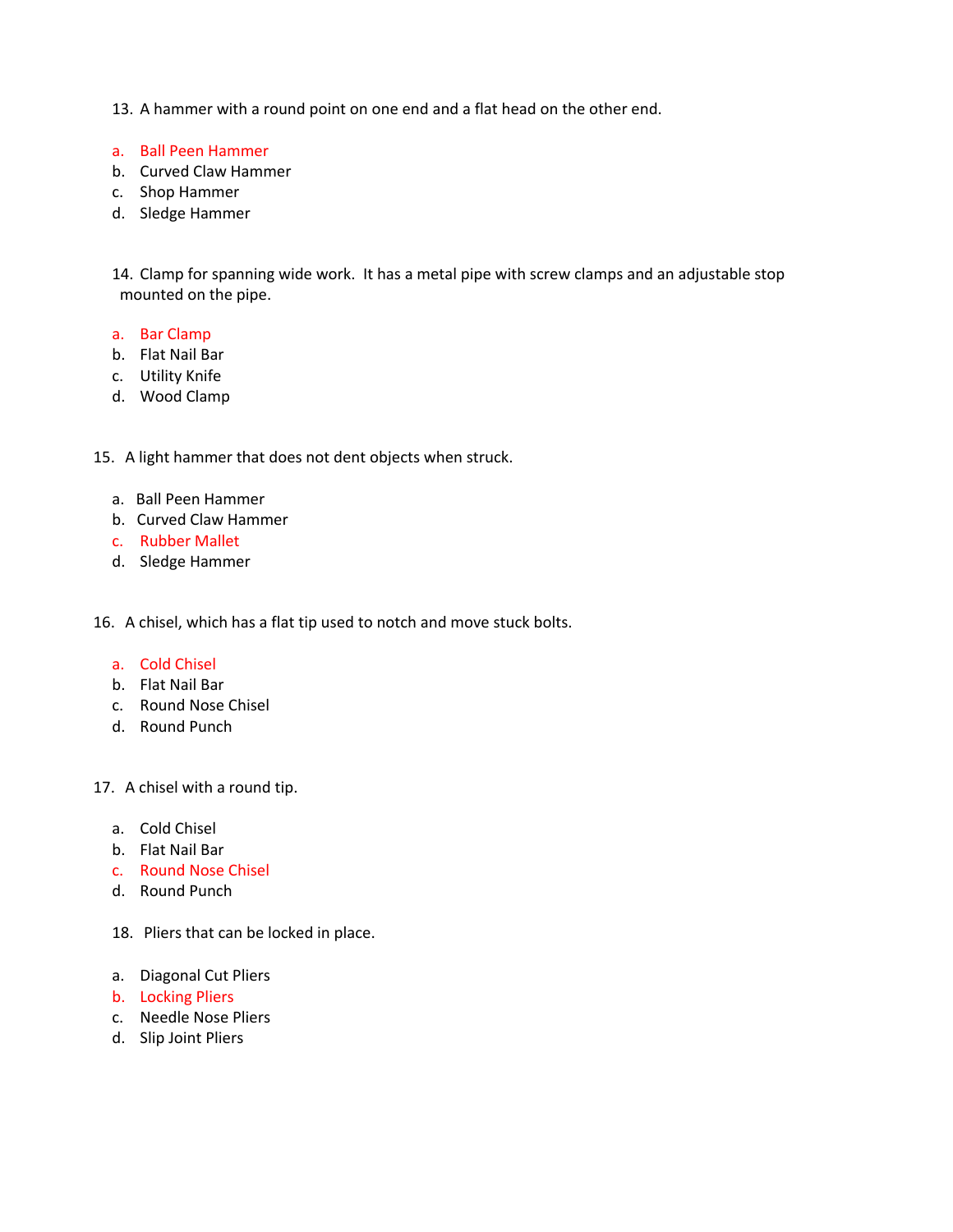- 19. Wrench that is adjustable to different sized nuts and bolts.
- a. Adjustable Wrench
- b. Hex Allen Wrench
- c. Pipe Wrench
- d. Ratchet Wrench
- 20. A screwdriver with a flat tip.
- a. Drill Bit
- b. Flat Blade Screwdriver
- c. Offset Screwdriver
- d. Phillips Screwdriver
- 21. A screwdriver that has a head with ridges that intersects like an X.
- a. Drill Bit
- b. Flat Blade Screwdriver
- c. Offset Screwdriver
- d. Phillips Screwdriver
- 22. A screwdriver with screw heads offset 90 degrees from each used to remove or replace screws in tight areas.
- a. Drill Bit
- b. Flat Blade Screwdriver
- c. Offset Screwdriver
- d. Phillips Screwdriver
- 23. Used with a drill bit to drill holes.
- a. General Utility Vise
- b. Hacksaw
- c. Machinist Vise
- d. Power Drill
- 24. A tool used to cut metal or plastic.
- a. General Utility Vise
- b. Hacksaw
- c. Machinist Vise
- d. Power Drill
- 25. Used to cut bolts.
- a. Bolt Cutter
- b. Diagonal Cut Pliers
- c. Machinist Vise
- d. Tin Snips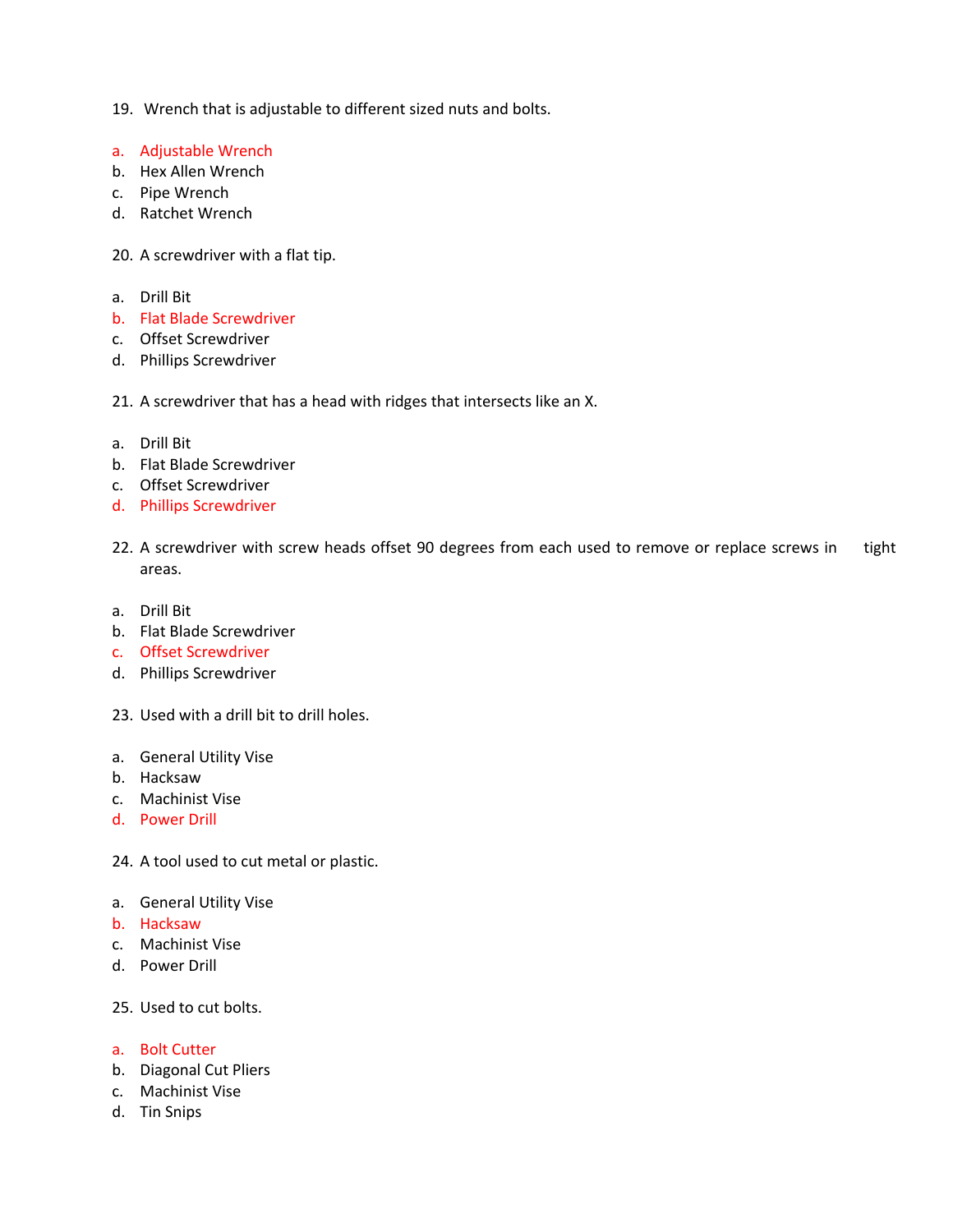26. Used to cut thin sheet metal.

- a. Bolt Cutter
- b. Diagonal Cut Pliers
- c. Machinist Vise
- d. Tin Snips
- 27. Reduces hammer force to a small area.
- a. Center Punch
- b. Drill Bit
- c. Pin Punch
- d. Round Punch

28. Used to drive out small objects, cotter keys, and key locks.

- a. Center Punch
- b. Drill Bit
- c. Pin Punch
- d. Round Punch

29. Used to mark metal or plastic for drilling.

#### a. Center Punch

- b. Drill Bit
- c. Pin Punch
- d. Round Punch
- 30. Used to sharpen blades.
- a. Flat File
- b. Half Round File
- c. Round File
- d. Triangular File

31. Used to remove metal burrs from inside large round objects.

- a. Flat File
- b. Half Round File
- c. Round File
- d. Triangular File

32. Used to remove metal burrs from L shaped objects.

- a. Flat File
- b. Half Round File
- c. Round File
- d. Triangular File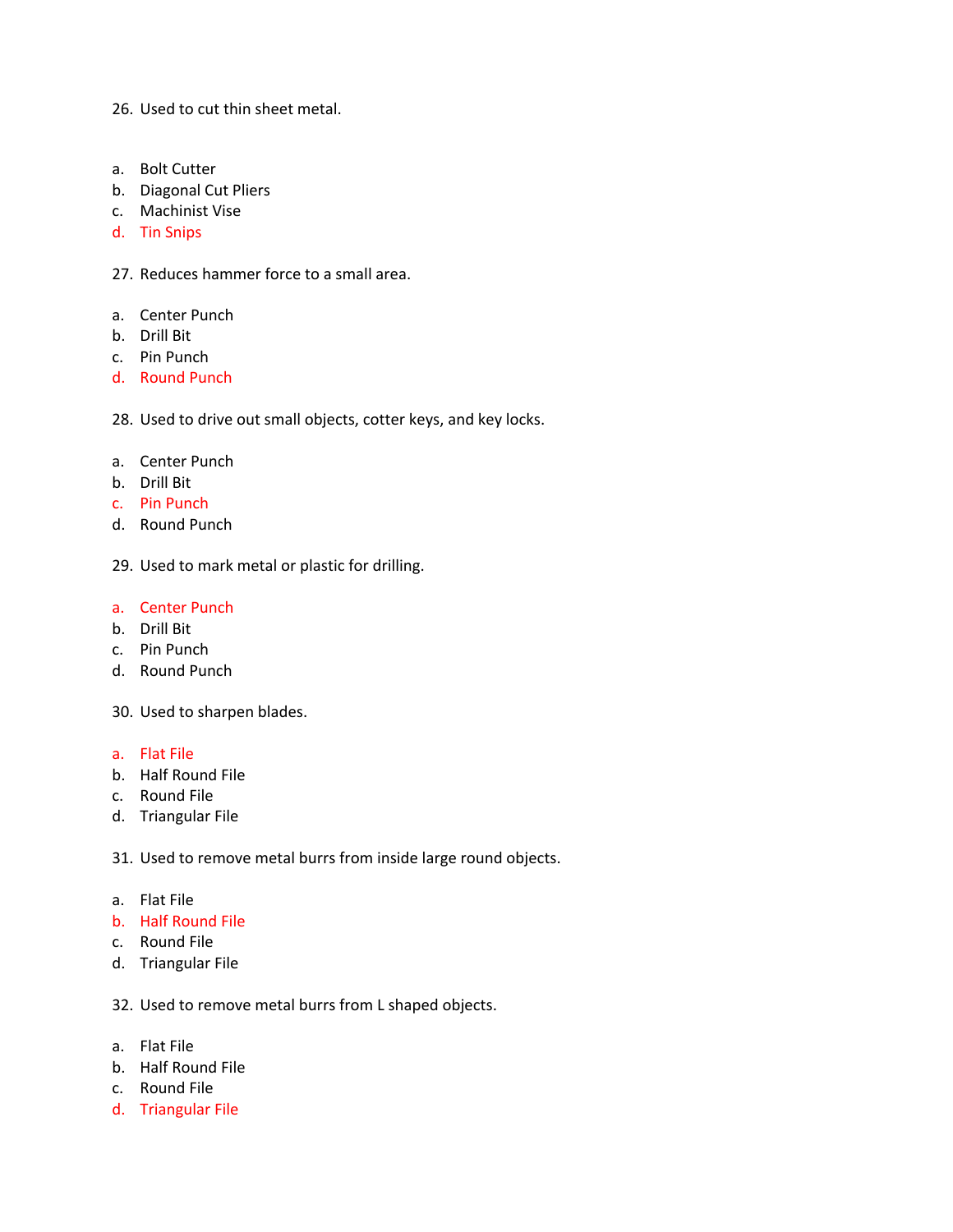- 33. Used to remove metal burrs from inside small round objects.
- a. Flat File
- b. Half Round File
- c. Round File
- d. Triangular File
- 34. A lightweight vise for general shop use.
- a. General Utility Vise
- b. Hacksaw
- c. Machinist Vise
- d. Power Drill
- 35. A heavy weight vise for heavy shop work.
- a. General Utility Vise
- b. Hacksaw
- c. Machinist Vise
- d. Power Drill

36. Used to measure outside diameter of an object.

- a. Feeler Gauge
- b. Inside Caliper
- c. Outside Caliper
- d. Steel Tape Measure
- 37. Used to measure inside diameter of an object.
- a. Feeler Gauge
- b. Inside Caliper
- c. Outside Caliper
- d. Steel Tape Measure

38. Precise measurement device often found in machine shops and used for measuring to 1000<sup>th</sup> of an inch.

- a. Feeler Gauge
- b. Micrometer
- c. Outside Caliper
- d. Steel Tape Measure

39. Used for setting air gaps on various objects such as spark plugs.

- a. Feeler Gauge
- b. Micrometer
- c. Outside Caliper
- d. Steel Tape Measure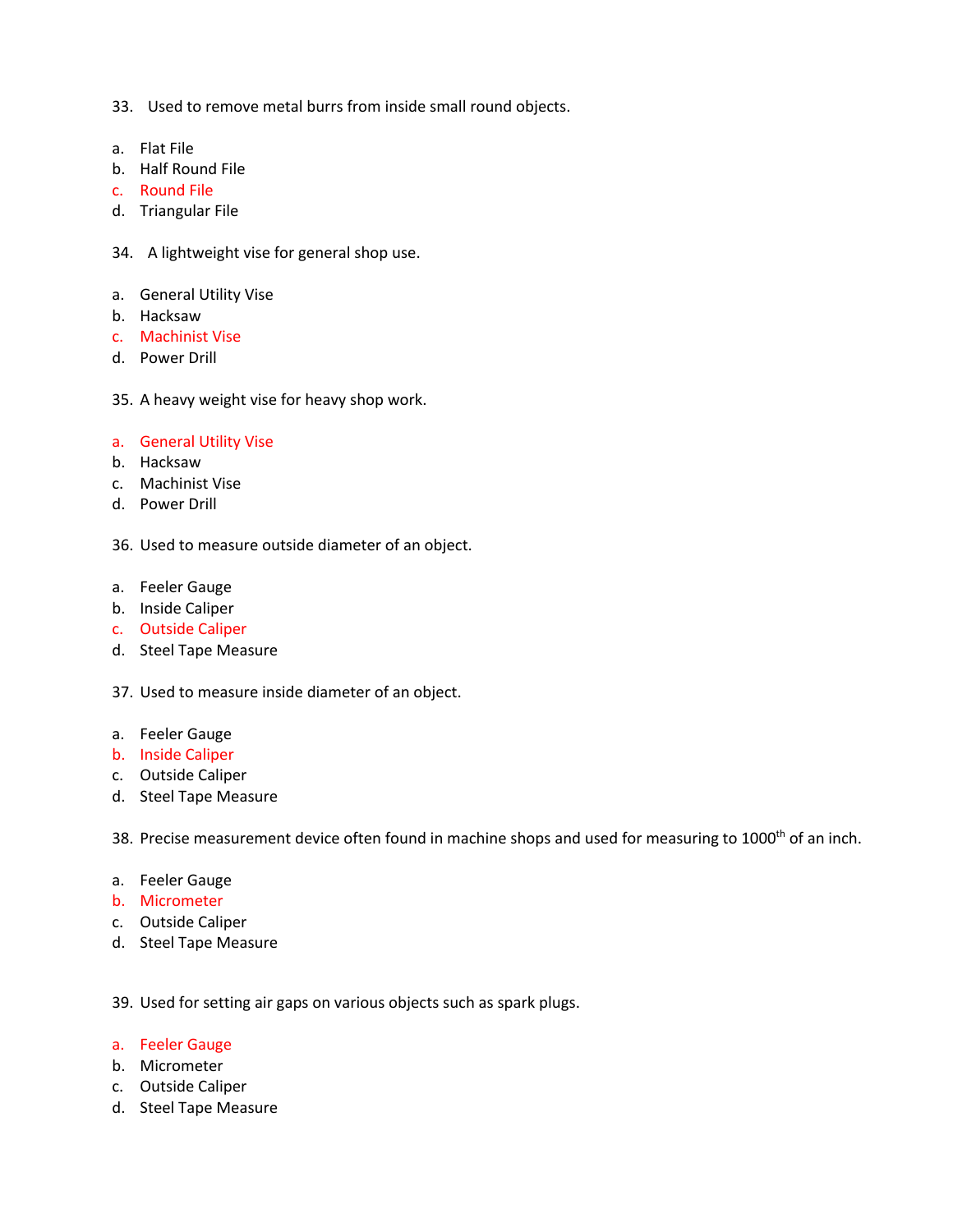- 40. Measurement device often used in construction for marking straight lines and 90-degree angles.
- a. Framing Square
- b. Inside Caliper
- c. Outside Caliper
- d. Steel Tape Measure
- 41. Most frequently used measuring device. Measuring tape is coiled inside a small case.
- a. Framing Square
- b. Inside Caliper
- c. Outside Caliper
- d. Steel Tape Measure
- 42. An adjustable square with grooved 12-inch metal rule.
- a. Combination Square
- b. Framing Square
- c. Outside Caliper
- d. Steel Tape Measure
- 43. Receptacle used to tighten or loosen hex shaped fasteners to be used with a ratchet or other square-drive device.
- a. Adjustable Wrench
- b. Drill Bit
- c. Pipe Wrench
- d. Socket
- 44. A clamp used to hold pieces of wood in place.
- a. Flat Nail Bar
- b. Utility Knife
- c. Wire Brush
- d. Wood Clamp
- 45. A detachable cutting tool used to cut circular holes; the cutting end of a drill.
- a. Center Punch
- b. Drill Bit
- c. Pin Punch
- d. Round Punch
- 46. A flat hand bar of steel with a slightly bent wedge-shaped end, which is sometimes forked. Used as a pry bar or lever.
- a. C-Clamp
- b. Flat Nail Bar
- c. Utility Knife
- d. Wood Clamp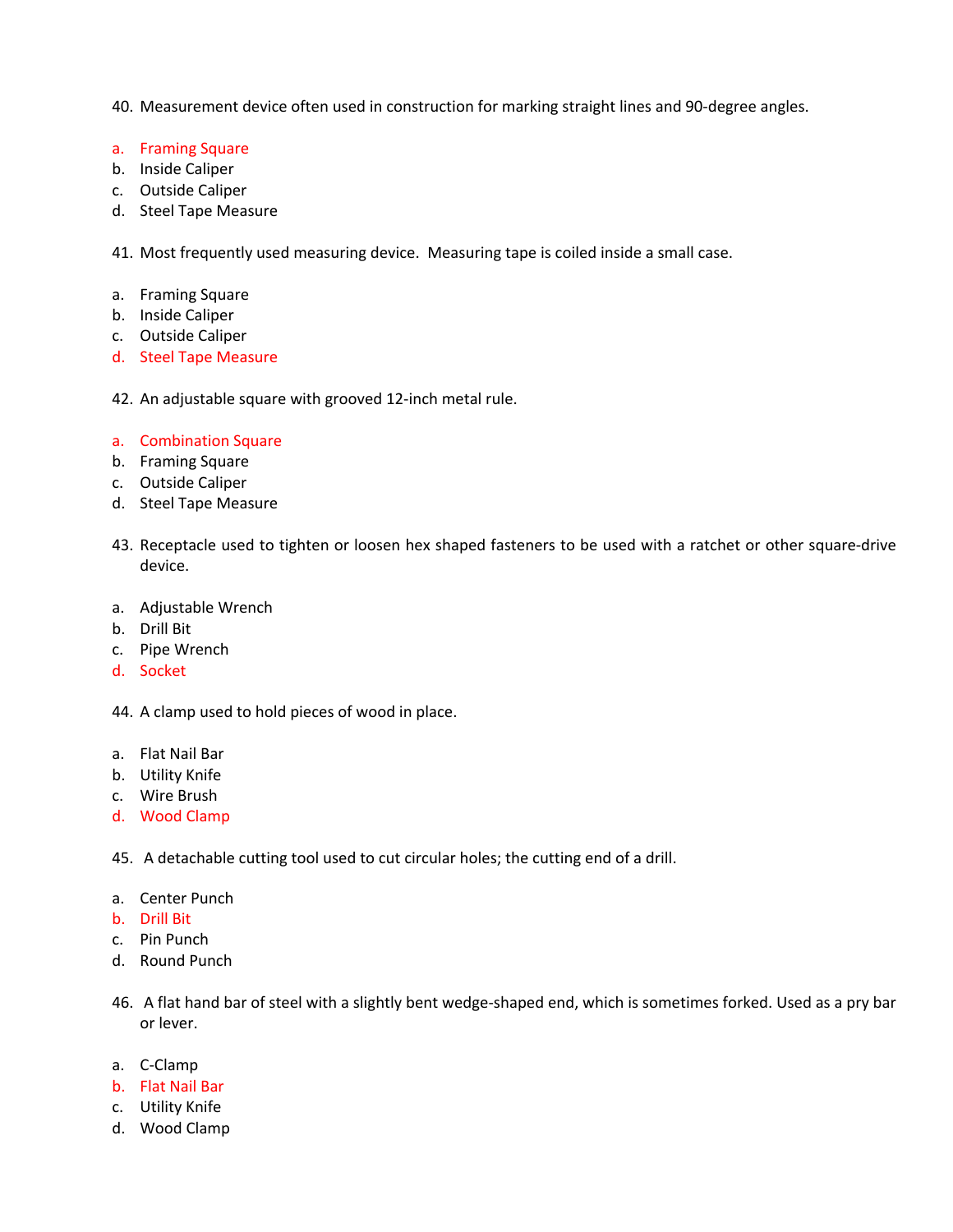- 47. Pliers with a joint adjustable to two positions in order to increase the opening of the jaws.
- a. Diagonal Cut Pliers
- b. Lineman's Pliers
- c. Needle Nose Pliers
- d. Slip Joint Pliers
- 48. A tool with a wood or plastic handle and steel wire bristles used for cleaning rust and removing paint.
- a. Flat Nail Bar
- b. Utility Knife
- c. Wire Brush
- d. Wood Clamp
- 49. C-shaped clamping device typically used to hold a wood or metal work piece.
- a. C-Clamp
- b. Flat Nail Bar
- c. Utility Knife
- d. Wood Clamp
- 50. A cutting tool used in various trades and crafts for a variety of purposes.
- a. Flat Nail Bar
- b. Utility Knife
- c. Wire Brush
- d. Wood Clamp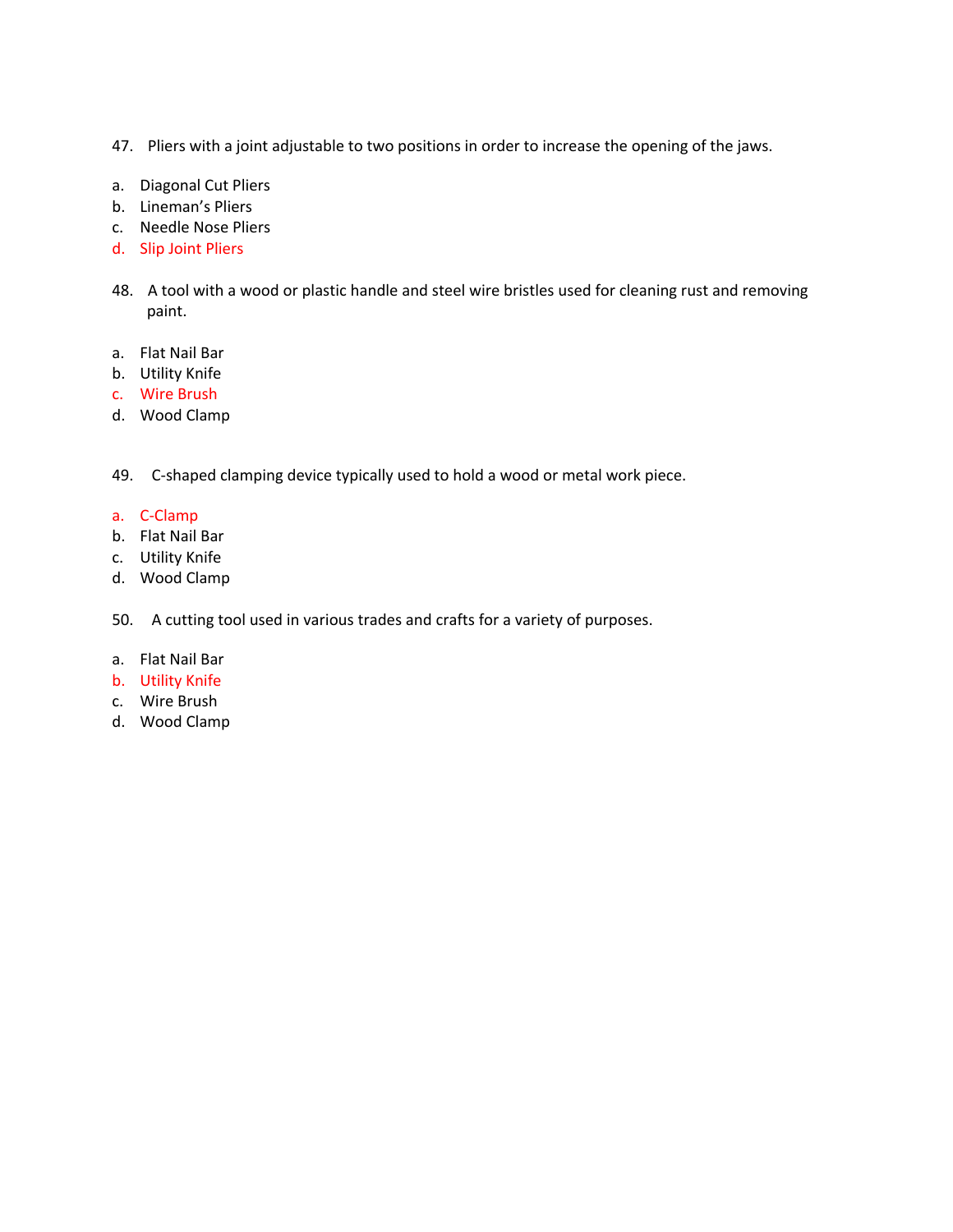### **CONTEST MATERAIL LIST- TOOL IDENTIFICATION CONTEST**

| 2 | <b>6x6 Blocks of Wood</b> |
|---|---------------------------|
|   | 3/8 Hex Bolt              |
|   | 3/8 Flat Washer           |
|   | 3/8 Lock Washer           |
|   | $3/8$ Nut                 |

#### **TOOLS NEEDED**

**Wood Clamp 7/16 Drill Bit Tape Measure Framing Square 9/16 Box End Wrench 9/16 Socket and Ratchet**

**Contest host will include 10 additional tools that would not be used to complete the task.**

**Contestant No.\_\_\_\_\_\_\_\_\_\_**

**Time Started \_\_\_\_\_\_\_\_ Time Finished \_\_\_\_\_\_\_\_\_ \*\*\*\*\*Time will be a factor if there is a tie\*\*\*\*\***

**#1 Tool Name Score (50 Possible) \_\_\_\_\_\_\_\_\_\_ #2 Tool Retrieval Score (50 Possible) \_\_\_\_\_\_\_\_\_\_ #3 Skill Demonstration Score (50 Possible) \_\_\_\_\_\_\_\_\_\_ #4 Vocabulary Test Score (100 Possible) \_\_\_\_\_\_\_\_\_\_ Student Resume' yes 0 points / no -12 points**

**JUDGES' FINAL SCORE (250 POSSIBLE) \_\_\_\_\_\_\_\_\_\_ JOB READINESS**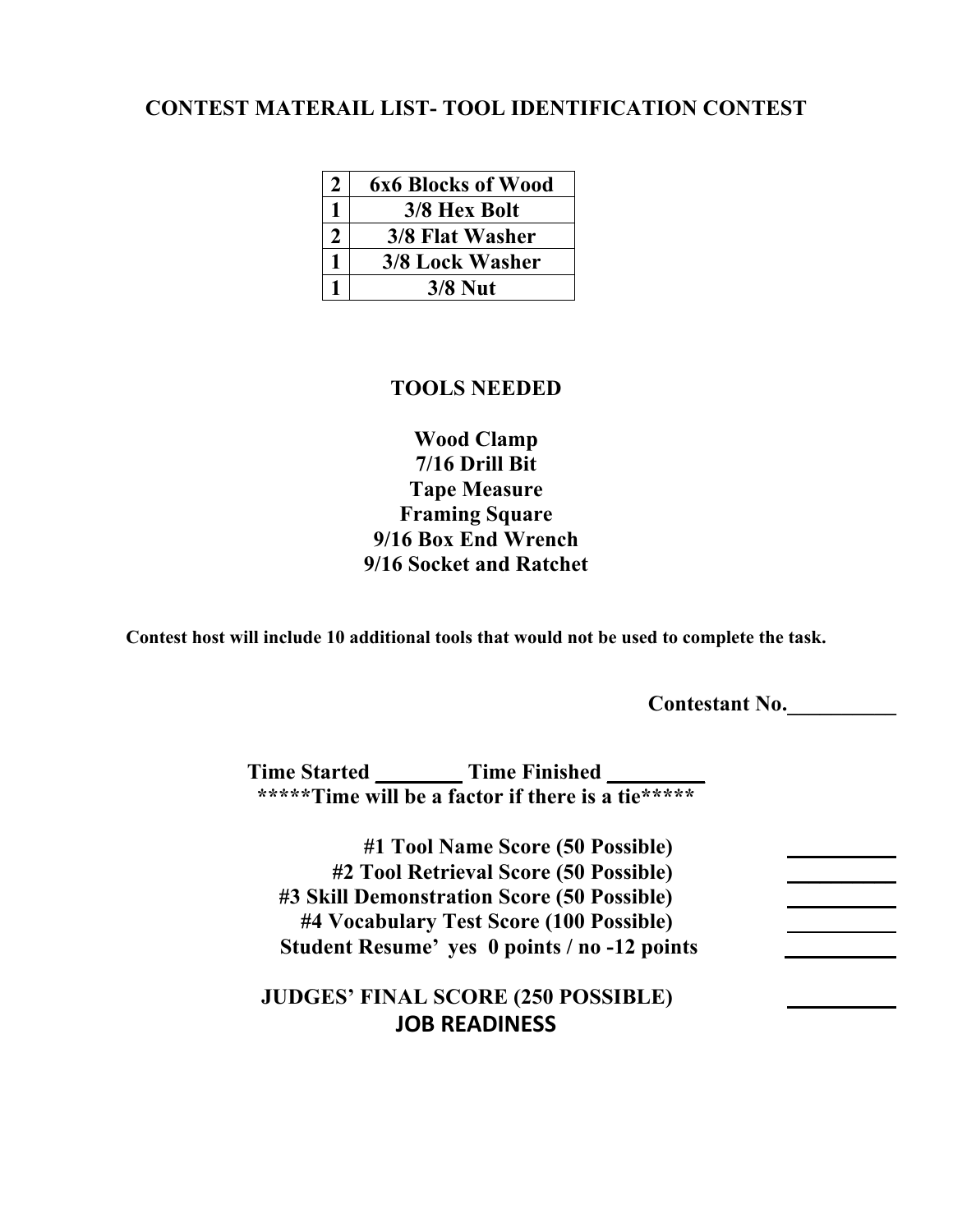## **Tool Identification Contest Rating Sheet**

**Contestant No.\_\_\_\_\_\_\_\_\_\_**

| #1                      | <b>Tool Name</b>                                 | Yes | N <sub>0</sub>        | <b>Comments</b> |
|-------------------------|--------------------------------------------------|-----|-----------------------|-----------------|
| 1                       |                                                  |     |                       |                 |
| $\overline{2}$          |                                                  |     |                       |                 |
| 3                       |                                                  |     |                       |                 |
| $\overline{\mathbf{4}}$ |                                                  |     |                       |                 |
| 5                       |                                                  |     |                       |                 |
| 6                       |                                                  |     |                       |                 |
| $\overline{7}$          |                                                  |     |                       |                 |
| 8                       |                                                  |     |                       |                 |
| 9                       |                                                  |     |                       |                 |
| 10                      |                                                  |     |                       |                 |
|                         | <b>Tool Name Score</b><br>50 Possible/5 per tool |     | <b>Total Score #1</b> |                 |

## **Tool Identification Contest Rating Sheet**

**Contestant No.\_\_\_\_\_\_\_\_\_\_**

| #2             | <b>Tool Retrieval</b>                                 | Yes                   | N <sub>0</sub> | <b>Comments</b> |  |
|----------------|-------------------------------------------------------|-----------------------|----------------|-----------------|--|
|                |                                                       |                       |                |                 |  |
| $\overline{2}$ |                                                       |                       |                |                 |  |
| 3              |                                                       |                       |                |                 |  |
| 4              |                                                       |                       |                |                 |  |
| 5              |                                                       |                       |                |                 |  |
| 6              |                                                       |                       |                |                 |  |
| 7              |                                                       |                       |                |                 |  |
| 8              |                                                       |                       |                |                 |  |
| 9              |                                                       |                       |                |                 |  |
| 10             |                                                       |                       |                |                 |  |
|                | <b>Tool Retrieval Score</b><br>50 Possible/5 per tool | <b>Total Score #2</b> |                |                 |  |
|                |                                                       |                       |                |                 |  |